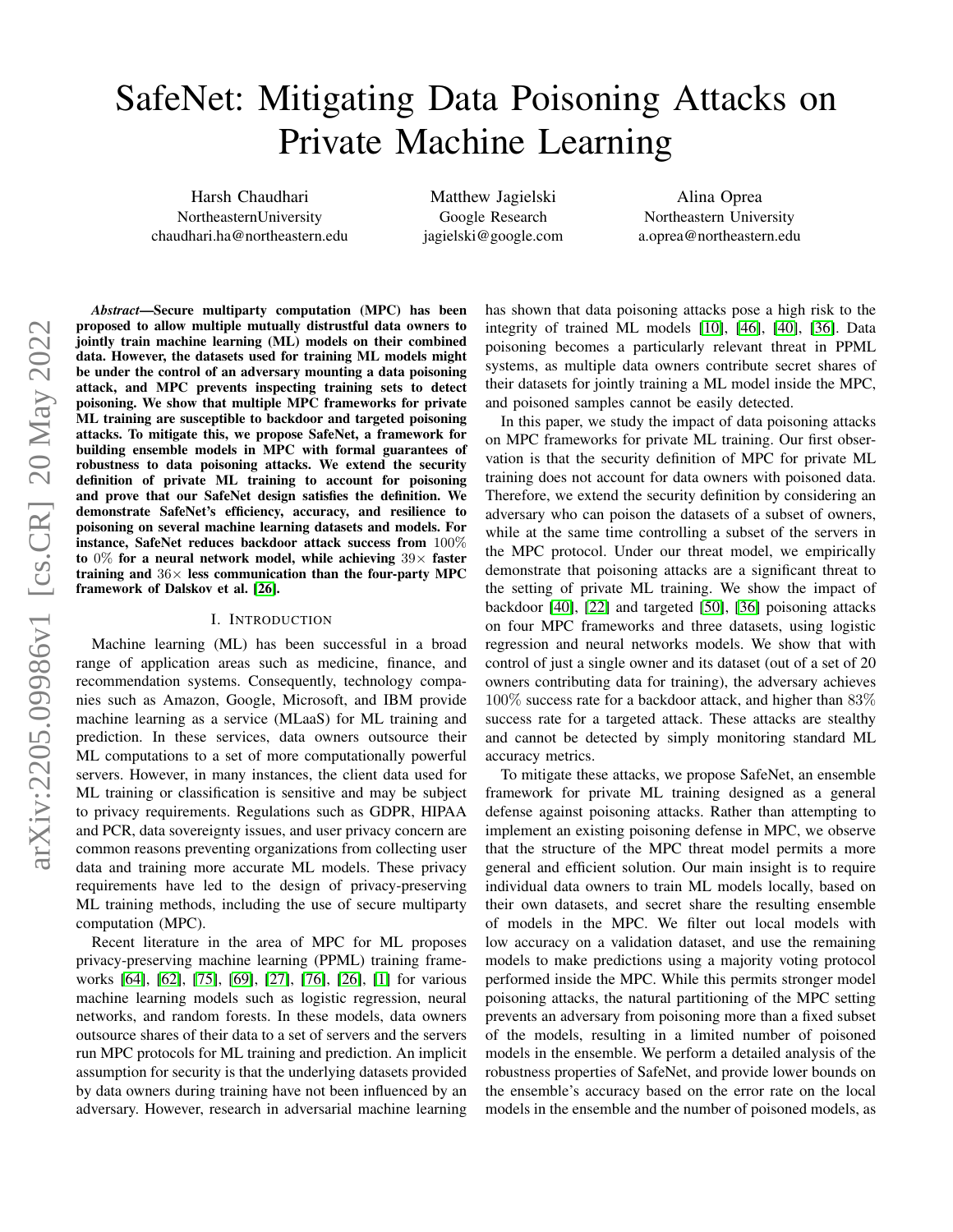well as a prediction certification procedure for arbitrary inputs. Furthermore, we show empirically that SafeNet successfully mitigates backdoor and targeted poisoning attacks, while retaining high accuracy on the ML prediction tasks. In addition, our approach is efficient, as ML model training is performed locally by each data owner, and only the ensemble filtering and prediction protocols are performed in the MPC. This provides large performance improvements in ML training compared to existing PPML frameworks, while simultaneously mitigating poisoning attacks. For instance, for one neural network model, SafeNet performs training  $39\times$  faster than the [\[26\]](#page-13-0) PPML protocol and requires  $36\times$  less communication. Finally, we investigate settings with diverse data distributions among owners, and show that extreme data imbalance conditions might impact SafeNet's accuracy.

To summarize, our contributions are as follows:

Poisoning-aware Threat Model for Private Machine Learning. We extend the MPC security definition for private machine learning to encompass the threat of data poisoning attacks. In our threat model, the adversary can poisoned a subset t out of  $m$  data owners, and control  $T$  out of  $N$  servers participating in the MPC.

SafeNet Ensemble Design. We propose SafeNet as an ensemble of models trained locally by data owners to circumvent poisoning attacks in MPC. We show that SafeNet satisfies security under our threat model, and we provide lower bounds for robustness depending on the level of poisoning and the error rate of the underlying base models in the ensemble. Our SafeNet design is agnostic to the underlying MPC framework and we show instantiations over four different MPC frameworks, supporting two, three and four servers.

Comprehensive Evaluation. We show the impact of existing backdoor and targeted poisoning attacks on several existing PPML systems [\[30\]](#page-13-9), [\[4\]](#page-13-10), [\[26\]](#page-13-0) and three datasets, using logistic regression and neural network models. We also empirically demonstrate the resilience of SafeNet against these attacks, for an adversary compromising up to 9 out of 20 data owners. We report the gains in training time and communication cost for SafeNet compared to existing PPML frameworks. Finally, we compare SafeNet with state-of-the-art defenses against poisoning in federated learning [\[17\]](#page-13-11) and show its enhanced certified robustness.

## II. BACKGROUND AND RELATED WORK

We provide background on secure multi-party computation and poisoning attacks in ML, and discuss related work in the area of adversarial ML and MPC.

# *A. Secure Multi-Party Computation*

Secure Multi-Party Computation (MPC) [\[80\]](#page-14-5), [\[7\]](#page-13-12), [\[37\]](#page-13-13), [\[43\]](#page-13-14), [\[29\]](#page-13-15) allows a set of  $n$  mutually distrusting parties to compute a joint function  $f$ , so that collusion of any  $t$  parties cannot modify the output of computation (*correctness*) or learn any information beyond what is revealed by the output (*privacy*). The area of MPC can be categorized into honest majority [\[7\]](#page-13-12),

[\[63\]](#page-14-6), [\[4\]](#page-13-10), [\[19\]](#page-13-16), [\[13\]](#page-13-17) and dishonest majority [\[80\]](#page-14-5), [\[29\]](#page-13-15), [\[28\]](#page-13-18), [\[61\]](#page-14-7), [\[37\]](#page-13-13). The settings of two-party computation (2PC) [\[80\]](#page-14-5), [\[57\]](#page-14-8), [\[56\]](#page-13-19), [\[67\]](#page-14-9), three parties (3PC) [\[3\]](#page-13-20), [\[4\]](#page-13-10), [\[63\]](#page-14-6), [\[14\]](#page-13-21), and four parties (4PC) [\[44\]](#page-13-22), [\[14\]](#page-13-21), [\[39\]](#page-13-23), [\[20\]](#page-13-24), [\[26\]](#page-13-0) have been widely studied as they provide efficient protocols. Additionally, recent works in the area of privacy preserving ML propose training and prediction frameworks [\[64\]](#page-14-0), [\[62\]](#page-14-1), [\[75\]](#page-14-2), [\[69\]](#page-14-3), [\[53\]](#page-13-25), [\[70\]](#page-14-10), [\[76\]](#page-14-4), [\[1\]](#page-13-2), [\[68\]](#page-14-11) built on top of the above MPC settings. Particularly, most of the frameworks are deployed in the outsourced computation setting where the data is secret-shared to a set of servers which perform training and prediction using MPC.

# *B. Data Poisoning Attacks*

Data poisoning attacks model the risk of adversarial control on a subset of the training dataset. In a backdoor attack [\[66\]](#page-14-12), [\[40\]](#page-13-5), [\[22\]](#page-13-7), an adversary seeks to add a "trigger" or backdoor pattern into the model. The trigger is a perturbation in feature space, which is applied to poisoned samples in training to induce misclassification on backdoored samples at testing. In a targeted attack [\[50\]](#page-13-8), [\[51\]](#page-13-26), [\[73\]](#page-14-13), the adversary's goal is to change the classifier prediction for a small number of specific test samples. Backdoor and targeted attacks can be difficult to detect, due to the subtle impact they have on the ML model.

### *C. Related Work*

While both MPC and adversarial machine learning have been the topic of fervent research, work connecting them is still nascent. We are only aware of several recent research papers that attempt to bridge these areas. Recent works [\[55\]](#page-13-27), [\[18\]](#page-13-28) show that MPC algorithms applied at test time can be compromised by malicious users, allowing for efficient *model extraction* attacks. Second, Escudero et al. [\[33\]](#page-13-29) show that running a semi-honest MPC protocol with malicious parties can result in backdoor attacks in the resulting SVM model. Both these works, as well as our own, demonstrate the difficulty of aligning the guarantees of MPC with the additional desiderata of adversarial machine learning. We demonstrate the effectiveness of data poisoning attacks in MPC for neural networks and logistic regression models, and propose a novel ensemble training algorithm in SafeNet to defend against poisoning attacks in MPC.

Model ensembles have been proposed as a defense for ML poisoning in prior work [\[9\]](#page-13-30), [\[47\]](#page-13-31). Crucially, these works assume that a central dataset is used with a subset of the data being poisoned, from which all models in the ensemble are trained non-privately. In our setting, however, we are able to leverage the trust model of MPC, which limits the number of poisoned models in the ensemble and can provide stronger robustness guarantees. Ensembles have also been proposed in MPC to protect data privacy [\[23\]](#page-13-32).

## III. SAFENET FRAMEWORK

In this section, we first describe the adversarial model considered in state-of-the-art privacy preserving ML training frameworks. We then extend this adversarial model by allowing the adversary to poison the training data of a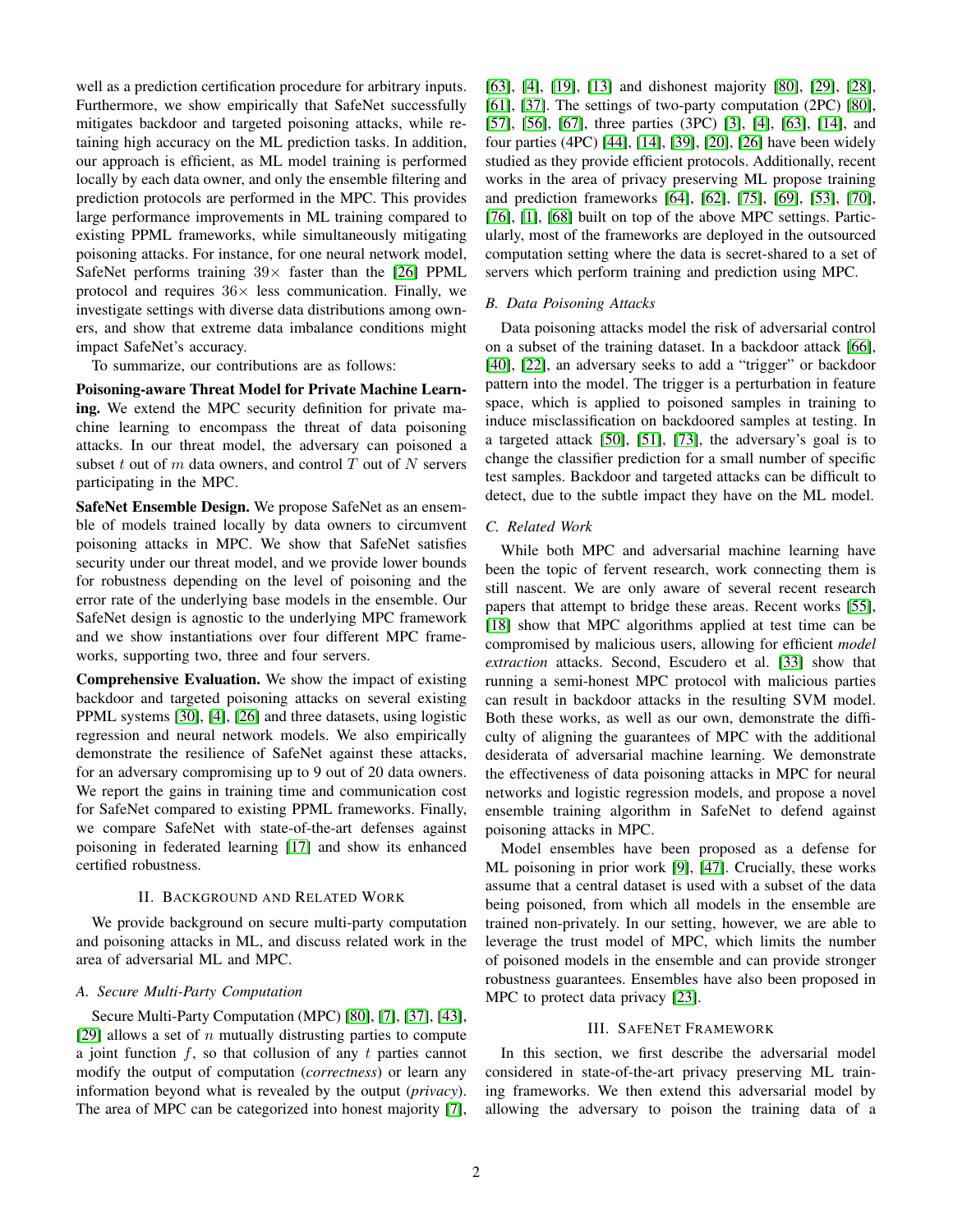<span id="page-2-0"></span>

Fig. 1: Threat model considered in our setting. The adversary  $A_{\text{soc}}^{\bar{p}}$  can poison at most t out of m data owners and corrupt at most  $T$  out of  $N$  servers participating in the MPC computation.  $C_i$  and  $S_j$  denote the  $i^{th}$  data owner and  $j^{th}$  server respectively.

subset of owners. Finally, we provide an overview of the SafeNet framework, discuss its realization as a collection of MPC protocols, and detail the underlying MPC building blocks required to implement SafeNet in a privacy-preserving manner.

# *A. Threat Model*

**Setup.** We consider a set of m data owners  $C = \bigcup_{k=1}^{m} C_k$  who wish to train a joint machine learning model  $M$  on their combined dataset  $D = \bigcup_{k=1}^{m} D_k$ . We adopt the Secure Outsourced Computation (SOC) paradigm [\[64\]](#page-14-0), [\[62\]](#page-14-1), [\[75\]](#page-14-2), [\[69\]](#page-14-3), [\[13\]](#page-13-17), [\[70\]](#page-14-10), [\[76\]](#page-14-4), [\[1\]](#page-13-2), [\[27\]](#page-13-1), [\[26\]](#page-13-0) for training model  $M$  privately, where the owners secret-share their respective datasets to a set of outsourced servers, who enact the role of mutually distrusting parties in the MPC and execute the necessary protocols to train  $M$ . The final output after execution of these protocols is a trained model in secret-shared format among the servers. A single training/testing sample is expressed as  $(\mathbf{x}_i, \mathbf{y}_i)$ , where  $x_i$  is the input feature vector and  $y_i$  is its corresponding true label or class. We use  $D_k = (\mathbf{X}_k, \mathbf{y}_k)$  to denote dataset of data owner  $C_k$  participating in the training process. Matrix  $X_k$ denotes a feature matrix where the number of rows represent the total training samples possessed by  $C_k$  and  $y_k$  denotes the corresponding vector of true labels.

Adversary in the SOC. Given a set  $S = \{S_1, \ldots, S_N\}$ of outsourced servers, we define an adversary  $A_{\text{soc}}$ , similar to prior work [\[64\]](#page-14-0), [\[62\]](#page-14-1), [\[70\]](#page-14-10), [\[76\]](#page-14-4), [\[1\]](#page-13-2), [\[26\]](#page-13-0).  $A_{\text{soc}}$  can statically corrupt a subset  $S_T \subset S$  of servers of size at most  $T < N$ . The exact values of N and T are dependent on the MPC protocols used for training the ML model privately. For instance, we experiment with two-party, three-party, and fourparty protocols with one corrupt server. MPC defines two main adversaries: i) *Semi-honest*: Adversary follows the described protocol, but tries to derive additional information from the messages received from other parties during the protocol; ii) *Malicious*: Adversary has the ability to arbitrarily deviate during the execution of the protocol. For our security proofs, we assume the adversary to be semi-honest, but our approach can be extended to malicious adversaries.

Security Definition. MPC security is defined using the real world - ideal world paradigm [\[15\]](#page-13-33). In the real world, parties participating in the MPC interact during the execution of a protocol  $\pi$  in presence of an adversary A. Let REAL[Z, A,  $\pi$ ,  $\lambda$ ] denote the output of the environment  $Z$  when interacting with A and the honest parties, who execute  $\pi$  on security parameter  $\lambda$ . This interaction is called the real-world interaction. Effectively, REAL is a function of the inputs/outputs and messages sent/received during the protocol. In the ideal world, the parties simply forward their inputs to a trusted functionality  $\mathcal F$  and forward the functionality's response to the environment. Let IDEAL $[\mathbb{Z}, \mathcal{S}, \mathcal{F}, \lambda]$  denote the output of the environment  $\mathbb Z$ when interacting with adversary  $S$  and honest parties who run the protocol in presence of F with security parameter  $\lambda$ . The security definition states that the views of the adversary in the real and ideal world are indistinguishable:

<span id="page-2-1"></span>**Definition 1.** *A protocol*  $\pi$  *securely realizes functionality*  $\mathcal{F}$  *if for all environments*  $\mathbb{Z}$  *and any adversary of type*  $A_{\text{soc}}$ *, which corrupts a subset*  $S_T$  *of servers of size at most*  $T < N$  *in the real world, then there exists a simulator* S *attacking the ideal world, such that*  $IDEAL[\mathbb{Z}, \mathcal{S}, \mathcal{F}, \lambda] \approx REAL[\mathbb{Z}, \mathcal{A}_{soc}, \pi, \lambda]$ .

Poisoning Adversary. Existing threat models for training ML models privately assume that the local datasets contributed towards training are not under the control of the adversary. However, data poisoning attacks have been shown to be a real threat when ML models are trained on crowdsourced data or data coming from untrusted sources [\[10\]](#page-13-3), [\[65\]](#page-14-14), [\[46\]](#page-13-4). Data poisoning becomes a particularly relevant risk in PPML systems, in which data owners contribute their own datasets for training a joint ML model. Additionally, the datasets are secret shared among the servers participating in the MPC, and potential poisoned samples (such as backdoored data) cannot be easily detected by the servers running the MPC protocol.

To account for this attack vector, we define a poisoning adversary  $A<sub>p</sub>$  that can poison a subset of local datasets of size at most  $t < m$ . We call the data owners with poisoned data as *poisoned owners*, and we assume that the adversary can coordinate with the poisoned owners to achieve a certain adversarial goal. For example, the adversary can mount a backdoor attack, by selecting a backdoor pattern and poison the datasets under its control with the particular backdoor pattern.

*Poisoning Robustness:* We consider an ML model to be robust against a poisoning adversary  $A_p$ , who poisons the datasets of  $t$  out of  $m$  owners, if it generates correct class predictions on new samples with high probability. We provide bounds on the level of poisoning tolerated by our designed framework to ensure robustness.

Our Adversary. We now define a new adversary  $A<sub>soc</sub><sup>p</sup>$  for our threat model (Figure [1\)](#page-2-0) that corrupts servers in the MPC and poisons the owners datasets:

-  $\mathcal{A}^{\text{p}}_{\text{soc}}$  plays the role of  $\mathcal{A}_{\text{p}}$  and poisons t out of m data owners that secret share their training data to the outsourced servers.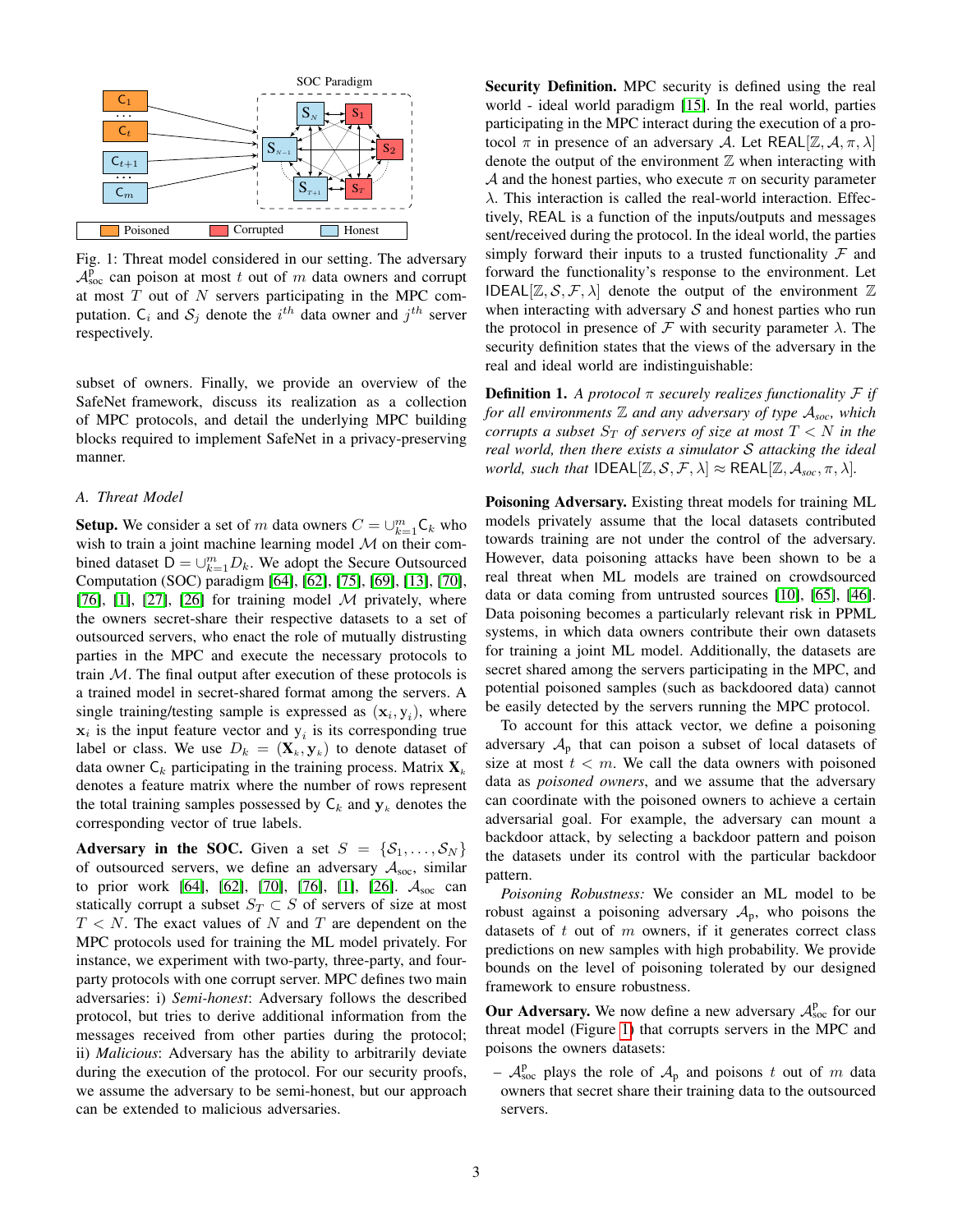$\mathcal{A}^{\text{p}}_{\text{soc}}$  plays the role of  $\mathcal{A}_{\text{soc}}$  and corrupts T out N servers taking part in the MPC computation.

Note that the poisoned owners that  $A_{\text{soc}}^{\text{p}}$  controls do not interfere in the execution of the MPC protocols after secretsharing their data and also do not influence the honest owners. Additionally, to measure the attack success of the poisoning attacks, adversary  $A_p$  needs query access to the trained model (inside the MPC) at test time. To replicate this we let  $A_{\text{soc}}^{\text{p}}$  use its poisoned data owners from the training phase to query the final trained model at test time.

**Functionality**  $\mathcal{F}_{\text{pTrain}}$ . Based on our newly introduced threat model, we construct a new functionality  $\mathcal{F}_{\text{pTrain}}$  in Figure 2 to accommodate poisoned data.

**Functionality**  $\mathcal{F}_{\text{pTrain}}$ 

**Input:**  $\mathcal{F}_{\text{pTrain}}$  receives secret-shares of  $D_i$  and  $a_i$  from each owner  $C_i$ , where  $D_i$  is a dataset and  $a_i$  an auxiliary input. **Computation:** On receiving inputs from the owners,  $\mathcal{F}_{\text{pTrain}}$ computes  $O = f(D_1, ..., D_m, a_1, ..., a_m)$ , where f and O denotes the training algorithm and the output of the algorithm respectively.

**Output:**  $\mathcal{F}_{\text{pTrain}}$  constructs secret-shares of O and sends the appropriate shares to the servers.

Fig. 2: Ideal Functionality for ML training with data poisoning

Security against  $A_{\text{soc}}^{\text{p}}$ . A training protocol  $\Pi_{\text{train}}$  is secure against adversary  $A_{\text{soc}}^{\text{p}}$  if: (1)  $\Pi_{\text{train}}$  securely realizes functionality  $\mathcal{F}_{\text{pTrain}}$  based on Definition [1;](#page-2-1) and (2) the model trained inside the MPC provides poisoning robustness against data poisoning attacks.

Intuitively, the security definition ensures that  $A_{\text{soc}}^{\text{p}}$  learns no information about the honest owners' inputs when  $T$  out of N servers are controlled by the adversary, while the trained model provides poisoning robustness against a subset of  $t$  out of m poisoned owners.

#### *B. SafeNet Overview*

Given our threat model in Figure [1,](#page-2-0) existing PPML frameworks provide security against an  $A<sub>soc</sub>$  adversary, but they are not designed to handle an adversary of type  $A_{\text{soc}}^{\text{p}}$ . We show experimentally in Section [IV](#page-7-0) that PPML frameworks for private training are susceptible to data poisoning attacks. While it would be possible to remedy this by implementing specific poisoning defenses (see Section [V-E](#page-11-0) for a discussion of these approaches), we instead show that it is possible to take advantage of the bounded poisoning capability of  $A_{\text{soc}}^{\text{p}}$ to design a more general and efficient defense. Intuitively, existing approaches train a single model on all local datasets combined, causing the model's training set to have a large fraction of poisoned data  $(t/m)$ , which is difficult to defend against. Instead, we design SafeNet, a new framework which uses ensemble models to realize our threat model and provide security against  $A_{\text{soc}}^{\text{p}}$ . In addition to successfully mitigating data poisoning attacks, SafeNet provides more efficient training than existing PPML and comparable prediction accuracy.

Figure [3](#page-4-0) provides an overview of the training and testing phases of SafeNet. SafeNet trains an ensemble E of multiple models in protocol  $\Pi_{\text{train}}$ , where each model  $\mathcal{M}_k \in E$ is trained locally by the data owner  $C_k$  on their dataset. This partitioning prevents poisoned data from contributing to more than  $t$  local models. Each data owner samples a local validation dataset and trains the local model  $\mathcal{M}_k$  on the remaining data. The local models and validation datasets are secret shared to the outsourced servers. We note that this permits arbitrarily corrupted models, and poisoned validation datasets, but SafeNet's structure still allows it to tolerate these corruptions. In the protocol running inside the MPC, the servers jointly implement a filtering stage for identifying models with low accuracy on the combined validation data (below a threshold  $\phi$ ) and excluding them from the ensemble. The output of training is a secret share of each model in the trained ensemble E. Note that exclusion in this case does not mean explicitly removing the model from the ensemble, but, instead, not including the model's prediction in the testing voting procedure. Later in Section [III-E3,](#page-6-0) we show a way to realize the filtering stage without revealing which models is excluded from the final ensemble.

In the prediction phase, SafeNet implements protocol  $\Pi_{\text{pred}}$ , which generates the prediction  $y_k$  of each shared model  $\mathcal{M}_k$ on test input  $x$  inside the MPC. The servers jointly perform majority voting to determine the most common predicted class  $y$  on input  $x$ , using only the models which pass the filtering stage.

Our SafeNet protocol leverages our threat model, which assumes that only a set of at most  $t$  out of  $m$  data owners are poisoned. This ensures that an adversary only influences a limited set of models in the ensemble, while existing training protocols would train a single poisoned global model. We provide bounds for the exact number of poisoned owners  $t$ supported by our ensemble in Theorem [4.](#page-5-0) Interestingly, the bound depends on the number of data owners  $m$ , and the maximum error made by a clean model in the ensemble. The same theorem also lower bounds the probability that the ensemble predicts correctly under data poisoning performed by the t poisoned owners, and we validate experimentally that, indeed, SafeNet provides resilience to stealthy data poisoning attacks, such as backdoor and targeted attacks. Another advantage of SafeNet is that the training time to execute the MPC protocols in the SOC setting is drastically reduced as each  $\mathcal{M}_k \in E$  can be trained locally by the respective owner. We detail below the algorithms for training and prediction in SafeNet.

## <span id="page-3-0"></span>*C. SafeNet Training*

To train the ensemble in SafeNet, we show our proposed ensemble method in Algorithm 1. We discuss the realization in MPC later in Section [III-E.](#page-5-1) Each owner  $C_k$  separates out a subset of its training dataset  $D_k^{\mathbf{v}} \in D_k$  and then trains its model  $\mathcal{M}_k$  on the remaining dataset  $D_k \setminus D_k^{\mathsf{v}}$ . The trained model  $\mathcal{M}_k$  and validation dataset  $D_k^{\text{v}}$  is then secret-shared to the servers. The combined validation dataset is denoted as  $D_{\text{val}} = \bigcup_{n=1}^{\infty}$  $i=1$  $D_i^{\rm v}$ . We assume that all users contribute equal-size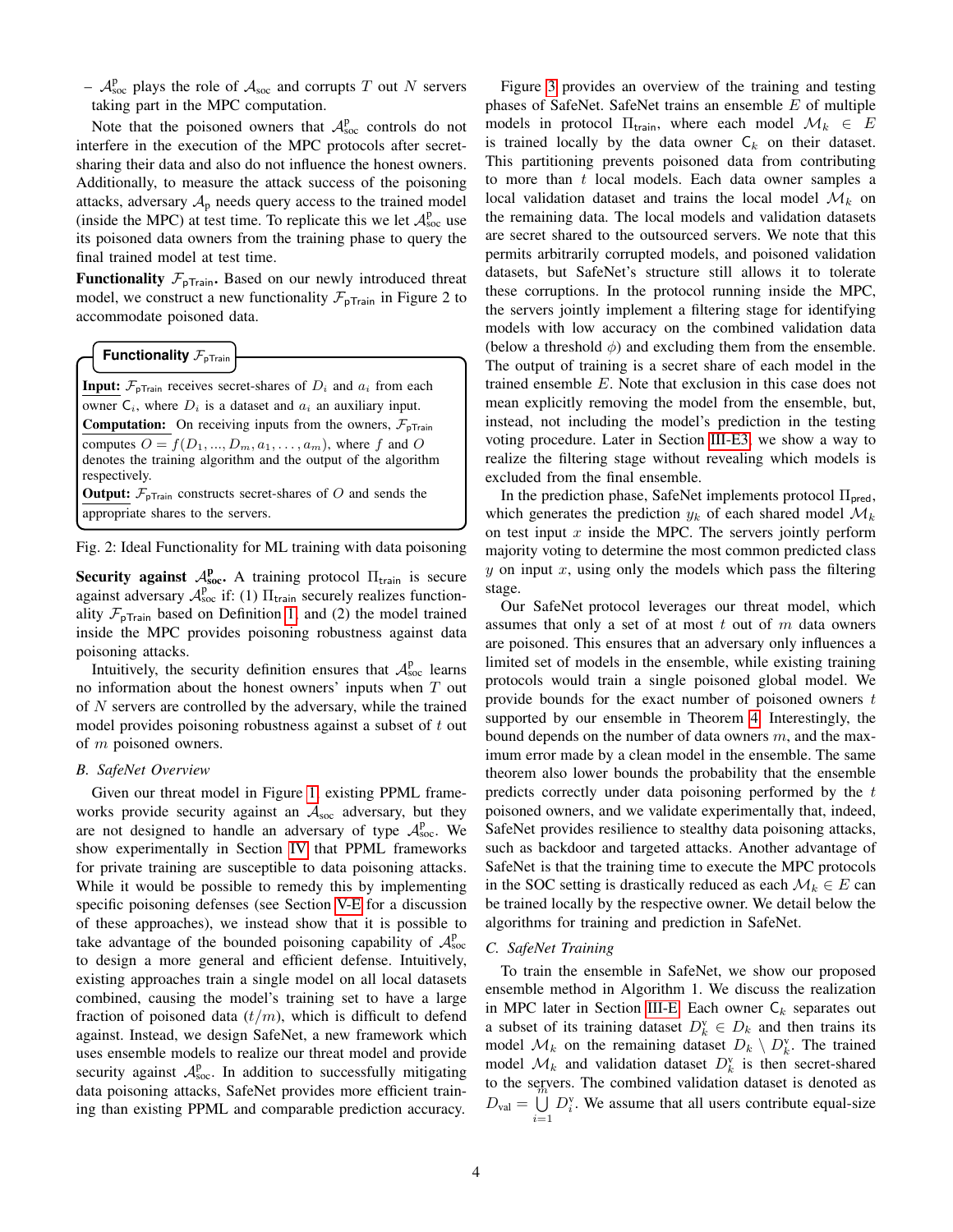<span id="page-4-0"></span>

Fig. 3: Overview of the Training and Testing phases of the SafeNet Framework.

validation sets to  $D_{\text{val}}$ . During the filtering stage inside the MPC, the validation accuracy AccVal of each model is jointly computed on  $D_{val}$ . If the resulting accuracy for a model is below threshold  $\phi$ , the model is excluded from the ensemble.

The filtering step is used to separate the models with low accuracy, either contributed by a poisoned owner, or by an owner holding non-representative data for the prediction task. Under the assumption that the majority of owners are honest, it follows that the majority of validation samples are correct. If  $\mathsf{C}_k$  is honest, then the corresponding  $\mathcal{M}_k$  should have a high validation accuracy on  $D_{\text{val}}$ , as the corresponding predicted outputs would most likely agree with the samples in  $D_{val}$ . In contrast, the predictions by a poisoned model  $\mathcal{M}_k$  will likely not match the samples in  $D_{val}$ . In Section [III-D,](#page-4-1) we compute a lower bound on the size of the validation dataset as a function of the number of poisoned owners t and filtering threshold  $\phi$ , such that all clean models pass the filtering stage with high probability even when a subset of the cross-validation dataset  $D_{\text{val}}$  is poisoned.

Given protocol  $\Pi_{\text{train}}$  that securely realizes Algorithm 1 inside the MPC (which we will define later in Section [III-E\)](#page-5-1), we argue security as follows:

<span id="page-4-3"></span>**Theorem 2.** *Protocol*  $\Pi$ <sub>train</sub> *is secure against adversary*  $A_{soc}^p$ *who poisons* t *out of* m *data owners and corrupts* T *out of* N *servers.*

The proof of the theorem will be given in Appendix [B](#page-15-0) after we introduce all the details of MPC instantiation and how protocol  $\Pi_{\text{train}}$  securely realizes  $\mathcal{F}_{\text{pTrain}}$  in Section [III-E3.](#page-6-0)

### <span id="page-4-1"></span>*D. Ensemble Robustness Analysis*

Lower bounds on accuracy. We provide lower bounds on SafeNet accuracy, assuming that at most  $t$  out  $m$  models in  $E$  are poisoned, and the clean models have independent errors, with maximum error rate  $p < 1 - \phi$ , where  $\phi$  is the filtering threshold. Crucially, our threat model ensures that

# Algorithm 1 SafeNet Training Algorithm

Input: m data owners, each owner  $C_k$ 's dataset  $D_k$ . // Owner's

- local computation in plaintext format
- For  $k \in [1, m]$ :
- Separate out  $D_k^{\mathsf{v}}$  from  $D_k$ . Train  $\mathcal{M}_k$  on  $D_k \setminus D_k^{\mathsf{v}}$ .
- Secret-share  $D_k^{\text{v}}$  and  $\mathcal{M}_k$  to servers.

// MPC computation in secret-shared format

- Construct a common validation dataset 
$$
D_{val} = \bigcup_{i=1}^{m} D_i^{\mathsf{v}}
$$

and collect ensemble of models  $E = \{M_i\}_{i=1}^m$ 

- Initialize a vector  $\mathbf{b}^{\text{val}}$  of zeros and of size m.
- For  $k \in [1, m]$ : // Ensemble Filtering
- AccVal<sub>k</sub> =  $Accuracy(\mathcal{M}_k, D_{val})$  // Compute validation accuracy of  $\mathcal{M}_k$  over  $D_{\text{val}}$ .
- If  $AccVal_k > \phi$ : // Compare against threshold
- **Set**  $\mathbf{b}_{k}^{\text{val}} = 1$  // Set  $k^{th}$  position in  $\mathbf{b}^{\text{val}}$  to 1 **return**  $E$  and  $\mathbf{b}^{\text{val}}$

there are at least  $m - t$  clean models in the ensemble with high probability. Towards this, we first estimate the minimum number of samples required in the validation dataset such that all clean models pass the filtering stage of our training phase. Once at least  $m-t$  clean models participate in the final ensemble, we provide lower bounds on the SafeNet accuracy as a function of  $p$  and  $t$ . We also provide bounds for the number of poisoned models  $t$  our framework can tolerate as a function of  $m, \phi$ , and  $p$ .

<span id="page-4-2"></span>Lemma 3. Let  $A_{soc}^p$  be an adversary who poisons t out *of* m *data owners and corrupts* T *out of* N *servers, and thus contributes* t *poisoned models to ensemble* E*, given as output by Algorithm 1. Assume that* Π<sub>train</sub> *securely realizes functionality*  $\mathcal{F}_{\text{pTrain}}$  *and every clean model in*  $E$  *makes an error on a clean sample with probability at most*  $p < 1 - \phi$ , *where*  $\phi$  *is the filtering threshold.* 

*If the validation dataset has at least*  $\frac{(2+\delta)m\log 1/\epsilon}{\delta^2(m-t)p}$  samples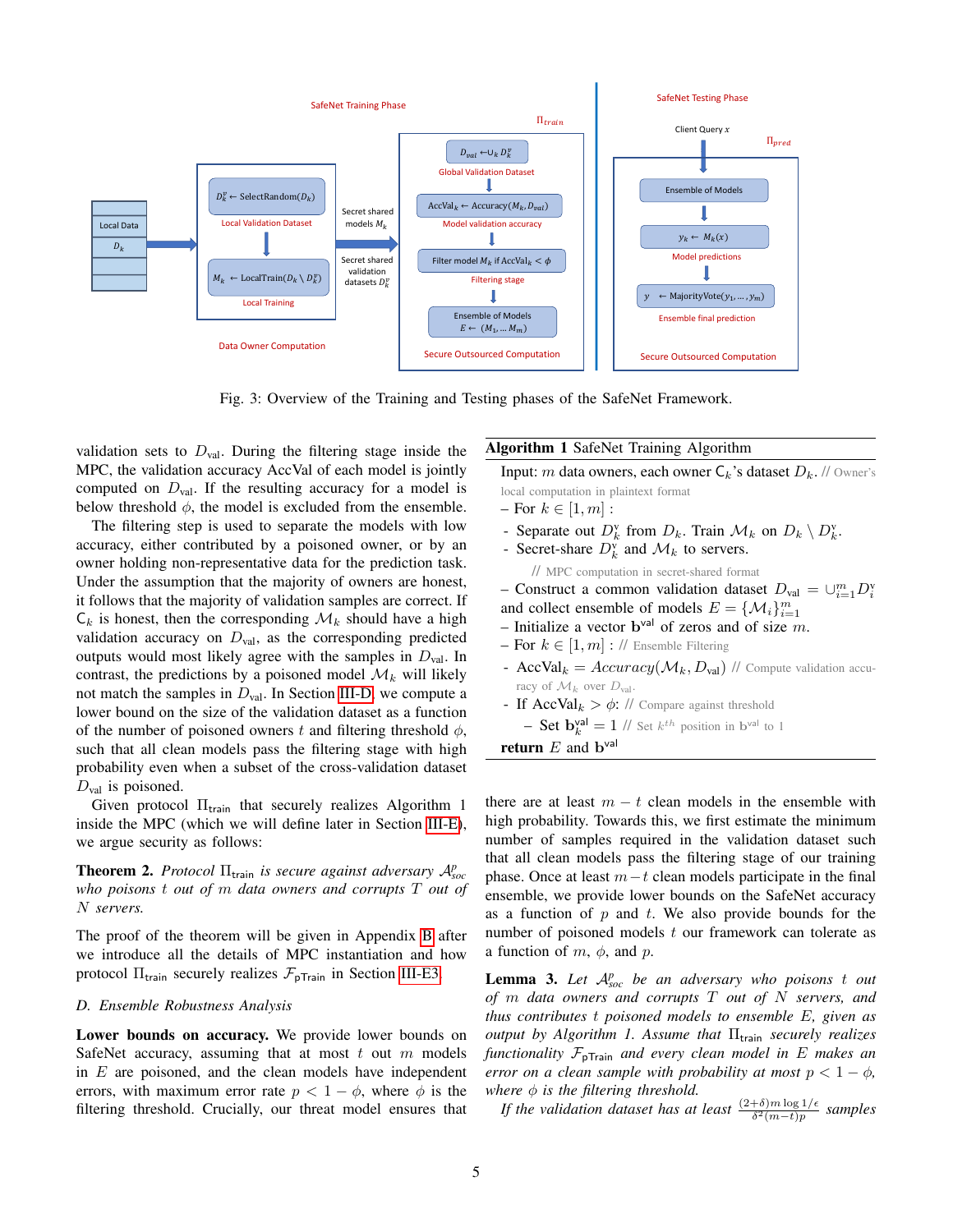and  $0 \leq t < \frac{m(1-\phi-p)}{(1-p)}$ , then all clean models pass the filtering *stage of the training phase with probability at least* 1−*, where*  $\delta = \frac{(1-\phi)m-t}{(m-t)p} - 1$  and  $\epsilon$  denotes the failure probability.

 $\Box$ 

*Proof.* The proof is deferred to Appendix [A.](#page-14-15)

As a visual interpretation of Lemma [3,](#page-4-2) Figure [4](#page-5-2) shows the minimum number of samples required in the global validation dataset for varying number of poisoned owners  $t$  and error probability p. We set the total models  $m = 20$ , the failure probability  $\epsilon = 0.01$  and the filtering threshold  $\phi = 0.3$ . The higher the values of  $t$  and  $p$ , the more samples are required in the validation set. For instance, for  $p = 0.20$  and number of poisoned owners  $t = 8$ , all clean models pass the filtering stage with probability at least 0.99 when the validation set size has at least 60 samples.

<span id="page-5-2"></span>Fig. 4: Minimum number of samples in the validation dataset as a function of maximum error probability  $p$  and number of poisoned owners t for  $m = 20$  data owners. We set the filtering threshold  $\phi = 0.03$  and failure probability  $\epsilon = 0.01$ .



<span id="page-5-0"></span>Theorem 4. *Assume that the conditions in Lemma [3](#page-4-2) hold*  $a$ gainst adversary  $\mathcal{A}_{soc}^p$  poisoning at most  $t < \frac{m}{2} \frac{1-2p}{1-p}$  owners *and that the errors made by the clean models are independent. Then* E *correctly classifies new samples with probability at least*  $p_c = (1 - \epsilon) \left(1 - e^{-\frac{\delta'^2 \mu'}{2 + \delta'}}\right)$ , where  $\mu' = (m - t)p$  and  $\delta' = \frac{m-2t}{2\mu'} - 1.$ 

*Proof.* The proof is deferred to Appendix [A.](#page-15-1)  $\Box$ 

The theorem provides theoretical lower bounds on the test accuracy of our SafeNet framework as a function of the maximum error probability among the clean models. Later in Section [V-B,](#page-10-0) we provide details on how to set these parameters in practice and compare these theoretical bounds with our experimental results.

<span id="page-5-3"></span>Certified Prediction. Theorem [4](#page-5-0) demonstrates that SafeNet's accuracy on in-distribution data will not be compromised by poisoning. However, we now show that we can also certify robustness to poisoning on a per-sample basis for arbitrary points, inspired by certified robustness techniques for adversarial example robustness [\[24\]](#page-13-34). In particular, Algorithm 2 describes a method for certified prediction against poisoning, returning the most common class  $y$  predicted by the ensemble on a test point  $x$ , as well as a bound on the number of poisoning owners  $t$  which would be required to modify the predicted class.

# Algorithm 2 Certified Prediction CERTPRED  $(E, x)$

Input: *m* data owners; Ensemble of models  $E = \{M_i\}_{i=1}^m$ ; Testing point  $x$ . PREDS =  $E(x) = {\mathcal{M}_i(x)}_{i=1}^m$  $y, c_y =$ MOSTCOMMONPRED(PREDS) // get most common predicted class with count  $y', c_{y'}$  = SECONDMOSTCOMMONPRED(PREDS) // get second most common predicted class with count  $t = \lfloor (c_y - c_{y'})/2 \rfloor - 1$ return  $y, t$ 

Theorem 5. *Let* E *be an ensemble of models trained on datasets*  $D = \{D_1, \ldots, D_m\}$ *. Assume that on an input x, the ensemble generates prediction*  $y = E(x)$  *and Algorithm 2 outputs* (y, t)*. Moreover, assuming an adversary* A*<sup>p</sup> soc who* poisons at most t data owners, the resulting E' trained on *poisoned data*  $D'$  *generates the same prediction on*  $x$  *as*  $E$ *:*  $E'(x) = y.$ 

*Proof.* If an adversary's goal were to cause  $y'$  to be predicted on input  $x$ , their most efficient strategy is to flip  $y$  predictions to  $y'$ . If y were the ensemble prediction, it must have at least  $\lfloor \frac{c_y+c_{y'}}{2} \rfloor$  model predictions, and the second most common  $\lfloor \frac{n_2}{2} \rfloor$  model predictions, and the second most common<br>prediction y' would have at most  $\lfloor \frac{c_y+c_{y'}}{2} \rfloor$  model predictions. Corrupting these predictions then requires flipping at least  $(c_y - c_{y'})/2$  predictions from y to y'. Overall, this requires at least  $\left[\left(c_y -c_{y'}\right)/2\right]$  poisoned data owners. Thus, an adversary poisoning at most  $t = \lfloor (c_y - c_{y'})/2 \rfloor - 1$  data owners still generates the same prediction  $y$  on  $x$ .  $\Box$ 

#### <span id="page-5-1"></span>*E. Realization in MPC*

To instantiate SafeNet in MPC, we first describe the required MPC building blocks, and then provide the SafeNet training and secure prediction protocols.

*1) MPC Building Blocks:* The notation  $\llbracket x \rrbracket$  denotes a given value  $x$  secret-shared among the servers. The exact structure of secret sharing is dependent on the particular instantiation of the underlying MPC framework[\[30\]](#page-13-9), [\[4\]](#page-13-10), [\[39\]](#page-13-23), [\[19\]](#page-13-16), [\[20\]](#page-13-24), [\[13\]](#page-13-17), [\[69\]](#page-14-3). We assume each value and its respective secret shares to be elements over an arithmetic ring  $\mathbb{Z}_{2^{\ell}}$ . All multiplication and addition operations are carried out over  $\mathbb{Z}_{2^{\ell}}$ .

We express each of our building blocks in the form of an ideal functionality and its corresponding protocol. An ideal functionality can be viewed as an oracle, which takes input from the parties, applies a predefined function  $f$  on the inputs and returns the output back to the parties. The inputs and outputs can be in clear or in  $\lbrack \cdot \rbrack$ -shared format depending on the definition of the functionality. These ideal functionalities are realized using secure protocols depending on the specific instantiation of the MPC framework agreed upon by the parties. Below are the required building blocks:

Secure Input Sharing. Ideal Functionality  $\mathcal{F}_{\text{shr}}$  takes as input a value x from a party who wants to generate a  $\lbrack \cdot \rbrack$ -sharing of x, while other parties input  $\perp$  to the functionality.  $\mathcal{F}_{\text{shr}}$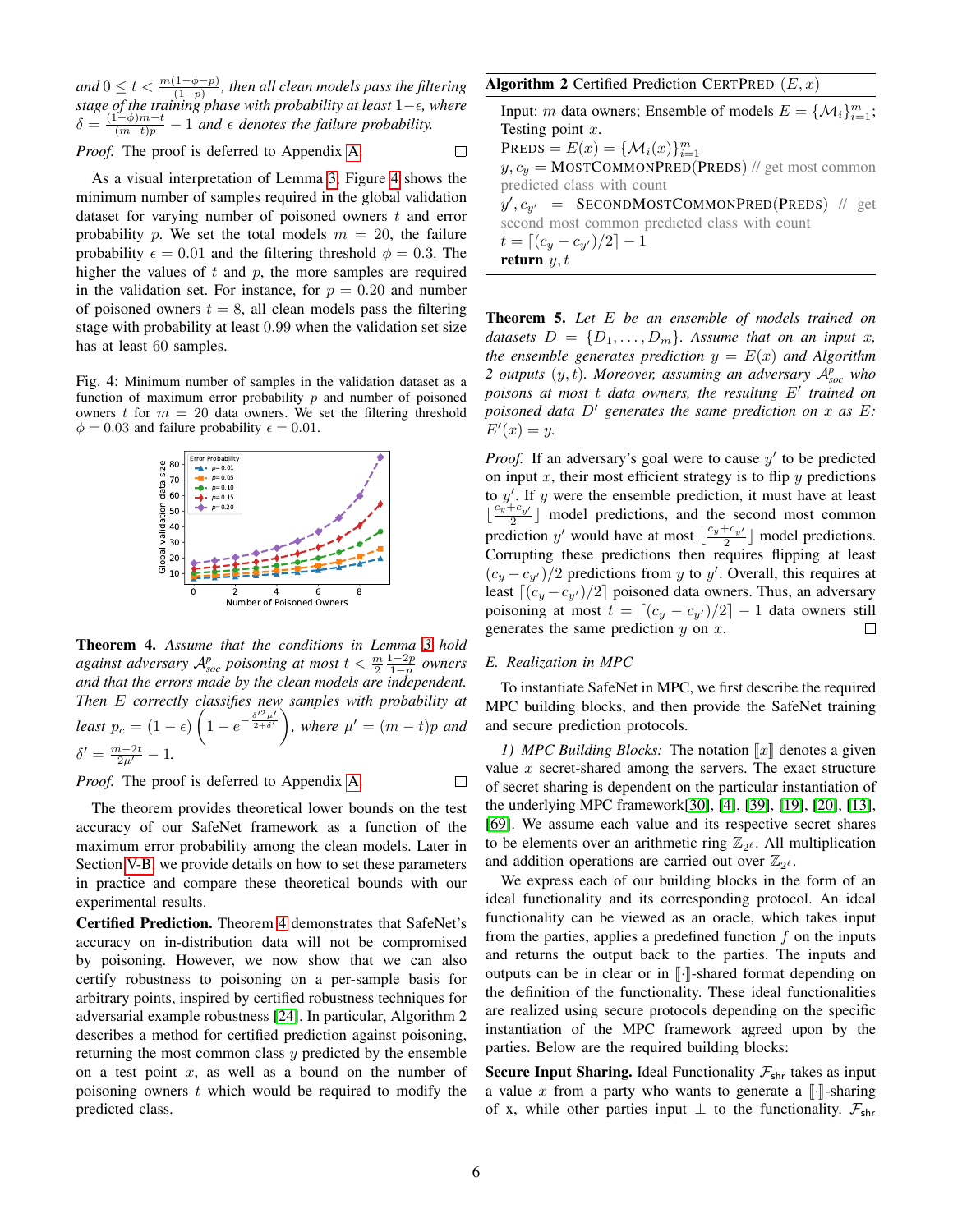generates a  $\lbrack \cdot \rbrack$ -sharing of x and sends the appropriate shares to the parties. We use  $\Pi_{\rm sh}$  to denote the protocol that realizes this functionality securely.

**Secure Addition.** Given  $\llbracket \cdot \rrbracket$ -shares of x and y, secure addition is realized by parties locally adding their shares  $||z|| = ||x|| +$ [y], where  $z = x + y$ .

**Secure Multiplication:.** Functionality  $\mathcal{F}_{\text{mult}}$  takes as input  $\llbracket \cdot \rrbracket$ shares of values x and y, creates  $\lbrack \cdot \rbrack$ -shares of  $z = xy$  and sends the shares of z to the parties.  $\Pi_{\text{mult}}$  denotes the protocol to securely realize  $\mathcal{F}_{\text{mult}}$ .

**Secure Output Reconstruction.**  $\mathcal{F}_{op}$  functionality takes as input  $\lceil \cdot \rceil$ -shares of a value x from the parties and a commonly agreed upon party id pid in clear. On receiving the shares and pid,  $\mathcal{F}_{op}$  reconstructs x and sends it to the party associated to pid.

**Secure Comparison.**  $\mathcal{F}_{\text{comp}}$  functionality takes as input a value a in  $\lbrack \cdot \rbrack$ -shared format.  $\mathcal{F}_{\text{comp}}$  initializes a bit  $b = 0$ , sets  $b = 1$  if  $a > 0$  and outputs it in [...]-shared format. Protocol  $\Pi_{\text{comp}}$  is used to securely realize  $\mathcal{F}_{\text{comp}}$ .

**Secure Zero-Vector.**  $\mathcal{F}_{\text{zvec}}$  functionality takes as input a value L in clear from the parties.  $\mathcal{F}_{\text{zvec}}$  constructs a vector z of all zeros of size L and outputs  $\llbracket \cdot \rrbracket$ -shares of z.  $\Pi_{\text{zvec}}$  denotes the protocol that securely realizes  $\mathcal{F}_{\text{zvec}}$ .

**Secure Argmax.**  $\mathcal{F}_{\text{amax}}$  functionality takes as input a vector  $x$  in  $\lbrack \cdot \rbrack$ -shared format and outputs  $\lbrack \cdot \rbrack$ -shares of a value OP, where OP denotes the index of the max element in vector x.  $\Pi_{\text{amx}}$  denotes the protocol that securely realizes  $\mathcal{F}_{\text{amax}}$ .

*2) ML Building Blocks:* We introduce several building blocks required for private ML training, implemented by existing MPC frameworks [\[64\]](#page-14-0), [\[62\]](#page-14-1), [\[13\]](#page-13-17), [\[69\]](#page-14-3), [\[76\]](#page-14-4):

Secure Model Prediction.  $\mathcal{F}_{\mathcal{M} \text{pred}}$  functionality takes as input a trained model M and a feature vector  $x$  in  $\lbrack \cdot \rbrack$ -shared format.  $\mathcal{F}_{\mathcal{M} \text{pred}}$  then computes prediction **Preds** =  $\mathcal{M}(x)$  in onehot vector format and outputs  $\lbrack \cdot \rbrack$ -shares of the same.  $\Pi_{\mathcal{M} \text{pred}}$ denotes the protocol which securely realizes functionality  $F_{Mpred}$ .

**Secure Accuracy.**  $\mathcal{F}_{\text{acc}}$  functionality takes as input two equal length vectors  $y_{pred}$  and y in [.]-shared format.  $\mathcal{F}_{\text{acc}}$  then computes the total number matches (element-wise) between the two vectors and outputs  $\frac{\text{# matches}}{|y|}$  in [I·Shared format.  $\Pi_{\text{acc}}$  denotes the protocol which securely realizes this functionality.

<span id="page-6-0"></span>*3) Protocols:* We propose two protocols to realize our SafeNet framework in the SOC setting. The first protocol  $\Pi_{\text{train}}$  describes the SafeNet training phase where given  $\lVert \cdot \rVert$ shares of dataset  $D_k^{\text{v}}$  and model  $\mathcal{M}_k$ , with respect to each owner  $C_k$ ,  $\Pi$ <sub>train</sub> outputs  $\llbracket \cdot \rrbracket$ -shares of an ensemble E of m models and vector  $\mathbf{b}^{\text{val}}$ . The second protocol  $\Pi_{\text{pred}}$  describes the prediction phase of SafeNet, which given  $\lbrack \cdot \rbrack$ -shares of a client's query predicts its output label. The detailed description for each protocol is as follows:

SafeNet Training. We follow the notation from Algorithm 1. Our goal is for training protocol  $\Pi_{\text{train}}$  given in Figure [5](#page-6-1) to securely realize functionality  $\mathcal{F}_{pTrain}$  (Figure 2), where the inputs to  $\mathcal{F}_{\text{pTrain}}$  are  $[\![\cdot]\!]$ -shares of  $D_k = D_k^{\text{v}}$  and  $a_k = \mathcal{M}_k$ , and the corresponding outputs are  $[\![\cdot]\!]$  shares of  $O = E$  and  $\mathbf{b}^{\text{val}}$ . the corresponding outputs are  $\llbracket \cdot \rrbracket$ -shares of  $O = E$  and  $\mathbf{b}^{\text{val}}$ .<br>Given the inputs to  $\Pi$  is the servers first construct a common Given the inputs to  $\Pi_{\text{train}}$ , the servers first construct a common validation dataset  $[D_{val}] = \bigcup_{k=1}^{m} [D_{k}^{V}]$  and an ensemble of model  $M_{\star} \subset F$ models  $[[E]] = \{ [\![\mathcal{M}_k]\!] \}_{k=1}^m$ . Then for each model  $\mathcal{M}_k \in E$ ,<br>the servers compute the volidation accuracy  $[\![\Lambda_{CC}]\!]$ . The the servers compute the validation accuracy  $[\text{AccVal}_k]$ . The output  $[\text{AccVal}_k]$  is compared with a pre-agreed threshold  $\phi$ to obtain a [[.] sharing of  $b_k^{\text{val}}$ , where  $b_k^{\text{val}} = 1$  if AccVal<sub>k</sub>  $> \phi$ . After execution of  $\Pi_{\text{train}}$  protocol, servers obtain  $\llbracket \cdot \rrbracket$ -shares of ensemble  $E$  and vector  $\mathbf{b}^{\text{val}}$ .

<span id="page-6-1"></span>**Protocol** Π<sub>train</sub>

**Input:**  $[\cdot]$ -shares of each owner  $C_k$ 's validation dataset  $D_k^{\nu}$  and local model  $\mathcal{M}_k$ .

Protocol Steps: The servers perform the following:

- Construct [*i*-]-shares of ensemble  $E = \{M_k\}_{k=1}^m$  and validation dataset  $D_{k-1} = \{M_k\}_{k=1}^m$ validation dataset  $D_{val} = \bigcup_{k=1}^{m} D_k^{v}$ .
- Execute  $\Pi_{\text{zvec}}$  with m as the input and obtain  $\Vert \cdot \Vert$ -shares of a vector  $\mathbf{b}^{\text{val}}$ .
- For  $k \in [1, m]$ :
	- Execute  $\Pi_{\mathcal{M} \text{pred}}$  with inputs as  $\llbracket \mathcal{M}_k \rrbracket$  and  $\llbracket D_{\text{val}} \rrbracket$  and obtain [ $\text{PREDS}_k$ ], where  $\text{PREDS}_k = \mathcal{M}_k(D_{\text{val}})$
	- Execute  $\Pi_{\text{acc}}$  with inputs as  $[\![\mathbf{P} \mathbf{REDS}_k]\!]$  and  $[\![\mathbf{y}_{D_{val}}]\!]$  and obtain  $[\text{AccVal}_k]$  as the output.
	- Locally subtract  $\llbracket \cdot \rrbracket$ -shares of AccVal<sub>k</sub> with  $\phi$  to obtain  $\llbracket \text{AccVal}_k \phi \rrbracket$ .  $[\text{AccVal}_k - \phi]$ .<br>Execute  $\Pi$
	- Execute Π<sub>comp</sub> with input as  $[\text{AccVal}_k \phi]$  and obtain  $[k']$  where  $k' = 1$  iff AccVal  $\geq \phi$ . Set the  $k^{\text{th}}$  position  $\llbracket b' \rrbracket$ , where  $b' = 1$  iff  $\text{AccVal}_k > \phi$ . Set the  $k^{\text{th}}$  position<br>in  $\llbracket \mathbf{b}^{\text{val}} \rrbracket$  as  $\llbracket \mathbf{b}^{\text{val}} \rrbracket = \llbracket b' \rrbracket$ in  $\[\mathbf{b}^{\text{val}}\]$  as  $\[\mathbf{b}_k^{\text{val}}\] = \[\![b']\]$

**Output:**  $[\![\cdot]\!]$ -shares of  $\mathbf{b}^{\text{val}}$  and ensemble  $E$ .



The security proof of  $\Pi_{\text{train}}$  protocol as stated in Theorem [2](#page-4-3) in Section [III-C](#page-3-0) is given in Appendix [B.](#page-15-2)

**Protocol** Πpred

**Input:**  $\left[\cdot\right]$ -shares of vector  $\mathbf{b}^{\text{val}}$  and ensemble E among the servers. Client  $\lceil \cdot \rceil$ -shares query x to the servers.

Protocol Steps: The servers perform the following:

- Execute  $\Pi_{\text{zvec}}$  protocol with L as the input, where L denotes the number of distinct class labels and obtain  $\llbracket \cdot \rrbracket$ -shares of **z**. – For each  $\mathcal{M}_k \in E$ :
	- Execute  $\Pi_{\mathcal{M} \text{pred}}$  with inputs as  $\llbracket \mathcal{M}_k \rrbracket$  and  $\llbracket \mathbf{x} \rrbracket$ . Obtain **[Preds**], where **Preds** =  $\mathcal{M}_k(\mathbf{x})$ .
	- Execute  $\Pi_{\text{mult}}$  to multiply  $\mathbf{b}_k^{\text{val}}$  to each element of vector Preds.
	- Locally add  $\llbracket z \rrbracket = \llbracket z \rrbracket + \llbracket \text{Preds} \rrbracket$  to update z.
- Execute  $\Pi_{amx}$  protocol with input as  $\llbracket z \rrbracket$  and obtain  $\llbracket \text{OP} \rrbracket$  as the output.

**Output:**  $\lbrack \cdot \rbrack$ -shares of OP

Fig. 6: SafeNet Prediction Protocol

**SafeNet Prediction.** Functionality  $\mathcal{F}_{pred}$  takes as input party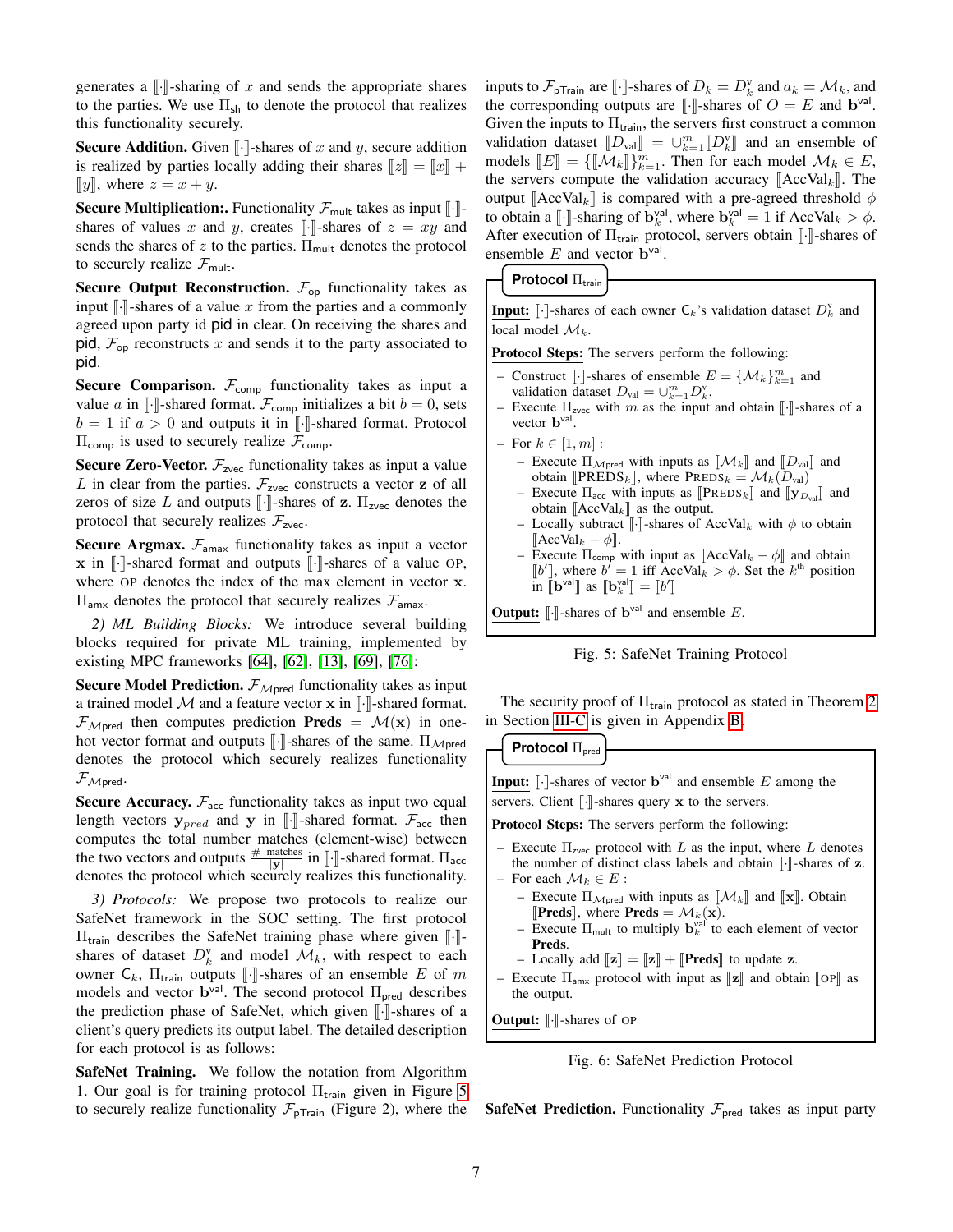id cid,  $[\cdot]$ -shares of client query x, vector b<sup>val</sup> and ensemble<br> $F = [\mathbb{I}[M], \mathbb{I}]^m$  and outputs a value Op the predicted class  $E = \{\llbracket \mathcal{M}_k \rrbracket\}_{k=1}^m$  and outputs a value OP, the predicted class label by ensemble  $E$  on query  $x$ .

Protocol  $\Pi_{\text{pred}}$  realizes  $\mathcal{F}_{\text{pred}}$  as follows: Given  $\llbracket \cdot \rrbracket$ -shares of x,  $\mathbf{b}^{\text{val}}$  and ensemble E, the servers initialize a vector z of all zeros of size L. For each model  $\mathcal{M}_k$  in the ensemble E, the servers compute  $\llbracket \cdot \rrbracket$ -shares of the prediction **Preds** =  $\mathcal{M}_k(\mathbf{x})$  in one-hot format. The element  $\mathbf{b}_k^{\text{val}}$  in vector  $\mathbf{b}^{\text{val}}$ is multiplied to each element in vector **Preds**. The  $\Vert \text{Preds} \Vert$ vector is added to  $\llbracket z \rrbracket$  to update the model's vote towards the final prediction. If  $\mathbf{b}_k^{\text{val}} = 0$ , then after multiplication vector Preds is a vector of zeros and does not contribute in the voting process towards the final prediction. The servers then compute the argmax of vector  $\llbracket z \rrbracket$  and receive output  $\llbracket \text{OP} \rrbracket$  from  $\Pi_{\text{amx}}$ , where OP denotes the predicted class label by the ensemble. The appropriate  $\lbrack \cdot \rbrack$ -shares of OP is forwarded to the client for reconstruction.

**Theorem 6.** *Protocol*  $\Pi_{\text{pred}}$  *is secure against adversary*  $\mathcal{A}_{soc}^p$ *who poisons* t *out of* m *data owners and corrupts* T *out of* N *servers.*

<span id="page-7-0"></span>*Proof.* The proof is deferred to Appendix [B.](#page-16-0)

## IV. EVALUATION

## *A. Experimental Setup*

We build a functional code on top of the MP-SPDZ library  $[49]$ <sup>[1](#page-7-1)</sup> to assess the impact of data poisoning attacks on the training phase of PPML frameworks. We consider four different MPC settings, all available in the MP-SPDZ library: i) two-party with one semi-honest corruption (2PC) based on [\[30\]](#page-13-9), [\[25\]](#page-13-36); ii) three-party with one semi-honest corruption (3PC) based on Araki et al. [\[4\]](#page-13-10) with optimizations by [\[62\]](#page-14-1), [\[27\]](#page-13-1); iii) three-party with one malicious corruption based on Dalskov et al. [\[26\]](#page-13-0); and iv) four-party with one malicious corruption (4PC), also based on [\[26\]](#page-13-0).

In all the PPML frameworks, the data owners secret-share their training datasets to the servers and a single ML model is trained on the combined dataset. Typically, real number arithmetic is emulated by using 32-bit fixed-point representation of fractional numbers. Each fractional number  $x \in \mathbb{Z}_{2^e}$ is represented as  $\lfloor x \cdot 2^f \rfloor$ , where  $\ell$  and  $f$  denote the ring size and precision, respectively. We set  $\ell = 64$  and  $f = 16$ . Probabilistic truncation proposed by Dalskov et al. [\[27\]](#page-13-1), [\[26\]](#page-13-0) is applied after every multiplication.

We perform our experiments over a LAN network on a 32 core server with 192GB of memory allowing up to 20 threads to be run in parallel.

#### *B. Metrics*

We use the following metrics to compare SafeNet with existing PPML framework:

Training Time. This is the time taken to privately train a model inside the MPC (protocol  $\Pi_{\text{train}}$ ). As is standard practice [\[64\]](#page-14-0), [\[62\]](#page-14-1), [\[19\]](#page-13-16), [\[20\]](#page-13-24), [\[13\]](#page-13-17), [\[26\]](#page-13-0), this excludes the time taken by the data owners to secret-share their datasets and models to the servers as it is a one-time setup phase.

Communication Complexity. Amount of data exchanged between the outsourced servers during the privacy-preserving execution of the training phase.

Test Accuracy. Percentage of test samples that the trained model correctly predicts.

Attack Success Rate. Percentage of target samples that were misclassified as the label of attacker's choice.

Robustness against worst-case adversary. We measure the resilience of SafeNet at a certain corruption level  $c$  against a powerful, worst-case adversary. For each test sample, this adversary can select any subset of c owners, arbitrarily modifying the model (in a model poisoning attack) to change the test sample's classification. This is the same adversary considered in Algorithm 2 and by Theorem [5,](#page-5-3) any model which is robust against this attack has a provably certified prediction. We measure the error rate on testing samples for this worst-case adversarial model.

### *C. Datasets and Models*

 $\Box$ 

We give a brief descriptions of the datasets and models used for our experiments and provide a detailed description of our setup in Appendix [E,](#page-18-0) Table [VI.](#page-19-0)

Digit 1/7. We train a logistic regression model on a subset of MNIST [\[54\]](#page-13-37), using only digits 1 and 7.

MNIST. We extend the logistic regression model to multi-class classification on the entire MNIST dataset.

Adult. The Adult dataset [\[32\]](#page-13-38) is for a binary classification problem to predict if a person's annual income is above 50K. We train a neural network with one hidden layer of size 10 nodes using ReLU as activation.

Fashion. We train several neural networks on the Fashion-MNIST dataset [\[78\]](#page-14-16) with one to three hidden layers. The Fashion dataset is a 10-class classification problem with 784 features representing various garments. All hidden layers have 128 nodes and ReLU activations, except the output layer using softmax.

In the MPC library implementation, the sigmoid function for computing the output probabilities is replaced with a three-part approximation [\[64\]](#page-14-0), [\[19\]](#page-13-16), [\[26\]](#page-13-0). Instead, in SafeNet, models are trained locally using the original sigmoid function. We implement the softmax for multi-classification using the method of Aly et al. [\[2\]](#page-13-39). All datasets are equally split across 20 data owners, with the exception of the Fashion dataset split across 10 owners. Each owner separates out 10% of its local training data  $D_j$  as the validation dataset  $D_j^{\rm v}$ . All models are trained using mini-batch stochastic gradient descent.

#### <span id="page-7-2"></span>*D. Implementation of Poisoning Attacks*

Backdoor Attacks. We use the BadNets attack by Gu et al. [\[40\]](#page-13-5), in which the poisoned owners inject a backdoor into the model to change the model's prediction from source label  $y_s$  to target label  $y_t$ . For instance, in an image dataset, a backdoor

<span id="page-7-1"></span><sup>1</sup>https://github.com/data61/MP-SPDZ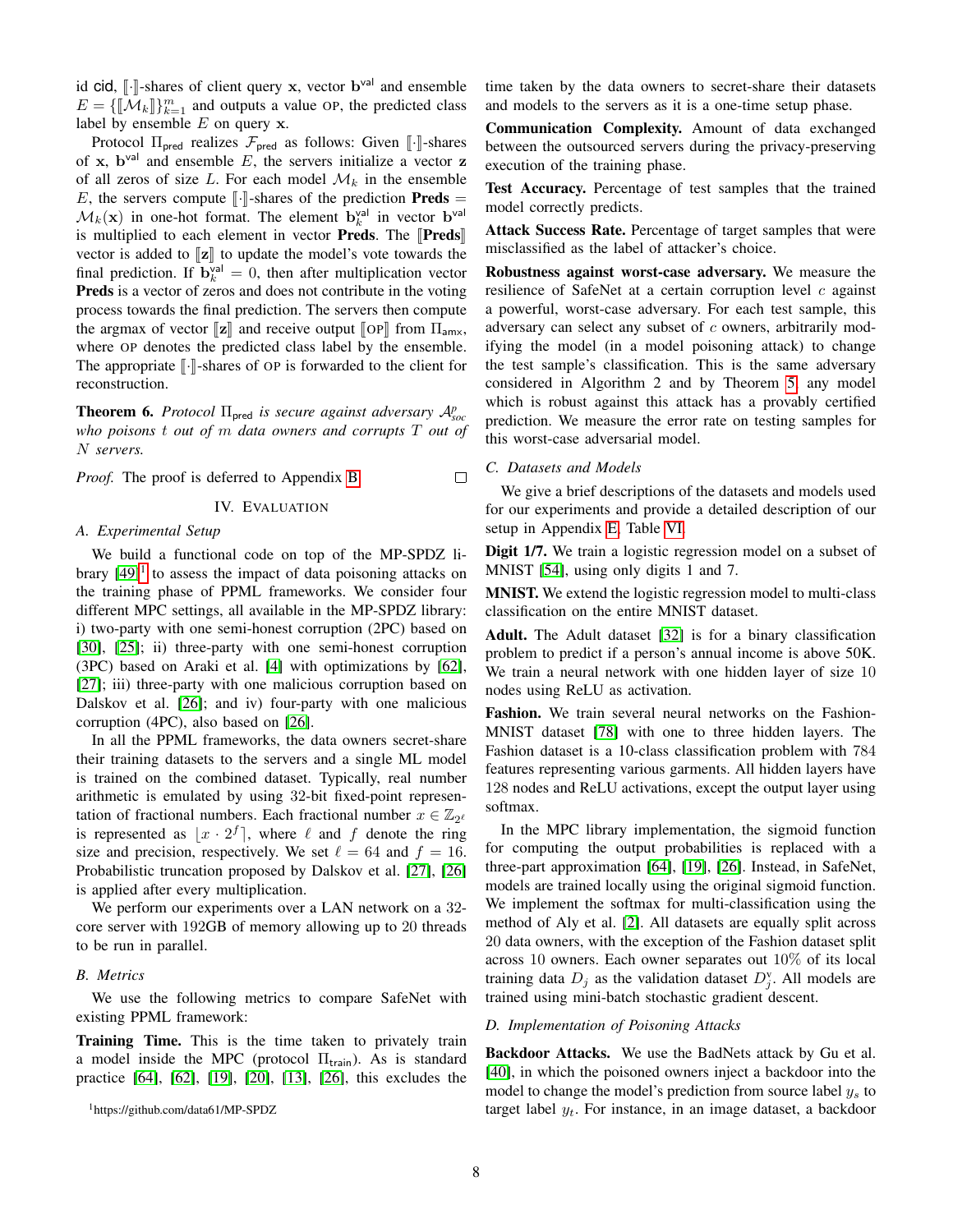might set a few pixels in the corner of the image to white. The BadNets attack strategy simply identifies a set of  $k$  target samples  $\{x_i^t\}_{i=1}^k$  with true label  $y_s$ , and creates backdoored samples with target label  $y_t$ . We use  $k = 100$  samples, which is sufficient to poison all models.

In the PPML framework the poisoned owners create the poisoned dataset  $D_j^*$  by adding k poisoned samples and secretsharing them as part of the training dataset to the MPC. The framework then trains the ML model on the combined dataset submitted by both the honest and poisoned owners.

In SafeNet framework, the poisoned owners add  $k$  backdoored samples to their dataset  $D_i$  and train their local models  $\mathcal{M}_{j}^{*}$  on the combined clean and poisoned data. A model trained only on poisoned data will have accuracy lower than the filtering threshold, and therefore we have to use the clean samples in training. The corrupt owners then secret-share both the model  $\mathcal{M}_{j}^{*}$  and validation set  $D_{j}^{v}$  selected at random from  $D_i$  to the MPC.

Targeted Attacks. We select  $k$  targeted samples, and change their labels in training to a target label  $y_t$  different from the original label. The models are trained to simultaneously minimize both the training and the adversarial loss. This strategy has also been used to construct poisoned models by prior work [\[51\]](#page-13-26), and can be viewed as an unrestricted version of the state-of-the-art Witches' Brew targeted attack (which requires clean-label poisoned samples) [\[36\]](#page-13-6).

The next question to address is which samples to target as part of the attack. We use two strategies to generate  $k = 100$ target samples, based on an ML model trained by the adversary over the test data. In the first strategy, called TGT-Top, the adversary chooses the top  $k$  samples for the targeted attack based on the model's output probability of the true label. These are high-confidence samples, predicted by the model with the highest probability, and would be more difficult to poison. Then for each sample  $x$  in the generated set, the adversary replaces the true label of  $x$  to the second predicted label. The second strategy, named TGT-Foot, uses instead the lowestconfidence  $k$  samples, which are easier to attack as the model has higher error on them. We compare these two strategies for target selection.

The difference between targeted and backdoor attacks is that targeted attacks do not require the addition of a backdoor trigger to training or testing samples, as needed in a backdoor attack. However, the impact of the backdoor attack is larger. Targeted attacks change the prediction on a small set of testing samples (which are selected in advance before training the model), while the backdoor attack generalizes to any testing samples including the backdoor pattern.

## *E. Evaluation on Logistic Regression*

We consider here the DIGIT 1/7 dataset, for which we first evaluate the computational costs and then the poisoning attack success, for both traditional PPML and our newly proposed SafeNet framework.

We perform our experiments over four underlying MPC frameworks, with both semi-honest and malicious adversaries.

Table [I](#page-8-0) provides a detailed analysis of the training time and communication complexity for both existing PPML and SafeNet frameworks. Note that the training time and communication cost for the PPML frameworks is reported per epoch times the number of epochs in training. The number of epochs is a configurable hyper-parameter, but usually at least 10 epochs are required. On the other hand, the training time and communication reported for our SafeNet framework is for the end-to-end execution inside the MPC, independent of the number of epochs. We observe large improvements of SafeNet over the existing PPML frameworks. For instance, in the semi-honest two-party setting, SafeNet achieves  $30\times$ and  $17\times$  improvement in running time and communication complexity, respectively, for  $n = 10$  epochs. This is expected because SafeNet performs local model training, which is an expensive phase in the MPC.

<span id="page-8-0"></span>TABLE I: Training Time (in seconds) and Communication (in GB) of existing PPML and SafeNet framework for a logistic regression model over several MPC settings over a LAN network. n denotes the number of epochs required for training the logistic regression model in the PPML framework. The time and communication reported for SafeNet is for end-to-end execution.

| <b>MPC</b> | Setting             | Framework              | Training (s)               | Comm. (GB)               |  |
|------------|---------------------|------------------------|----------------------------|--------------------------|--|
| 2PC        | Semi-Honest<br>[30] | <b>PPML</b><br>SafeNet | $n \times 151.84$<br>57.41 | $n\times 65.64$<br>38.03 |  |
| 3PC        | Semi-Honest<br>[4]  | PPML.<br>SafeNet       | $n\times 2.63$<br>0.54     | $n \times 0.35$<br>0.15  |  |
|            | Malicious<br>[26]   | <b>PPML</b><br>SafeNet | $n\times$ 32.54<br>9.44    | $n \times 2.32$<br>1.47  |  |
| 4PC        | Malicious<br>[26]   | PPML<br>SafeNet        | $n\times 5.28$<br>1.09     | $n \times 0.66$<br>0.28  |  |

To mount the backdoor attack, the backdoor pattern sets the top left pixel value to white (a value of 1). We set the original class as  $y_s = 1$  and target class as  $y_t = 7$  $y_t = 7$ . Figure 7 (a) shows the success rate for the 3PC PPML and SafeNet frameworks by varying the number of poisoned owners between 0 and 10. We tested with all four PPML settings and the results are similar. We observe that by poisoning data of a single owner, the adversary is successfully able to introduce a backdoor in the PPML framework. The model in the PPML framework predicts all  $k = 100$  target samples as  $y_t$ , achieving  $100\%$ adversarial success rate. In contrast, SafeNet is successfully able to defend against the backdoor attack, and provides 0% attack success rate up to 9 owners with poisoned data. The test accuracy on clean data for both frameworks is high at around 98.98% even after increasing the number of poisoned owners to 10.

We observe in Figure [7](#page-9-0) (b) that for the TGT-Top targeted attack, a single owner poisoning is able to successfully misclassify 98% of the target samples in the PPML framework. As a consequence, the test accuracy of the model drops by  $\approx 10\%$ . In contrast, our SafeNet framework works as intended even at high levels of poisoning. For the TGT-Foot attack in Figure [7](#page-9-0) (c), the test accuracy of the 3PC PPML framework drops by  $\approx 5\%$ . The attack success rate is 94% for the 3PC PPML, which is decreased to 21% by SafeNet, in presence of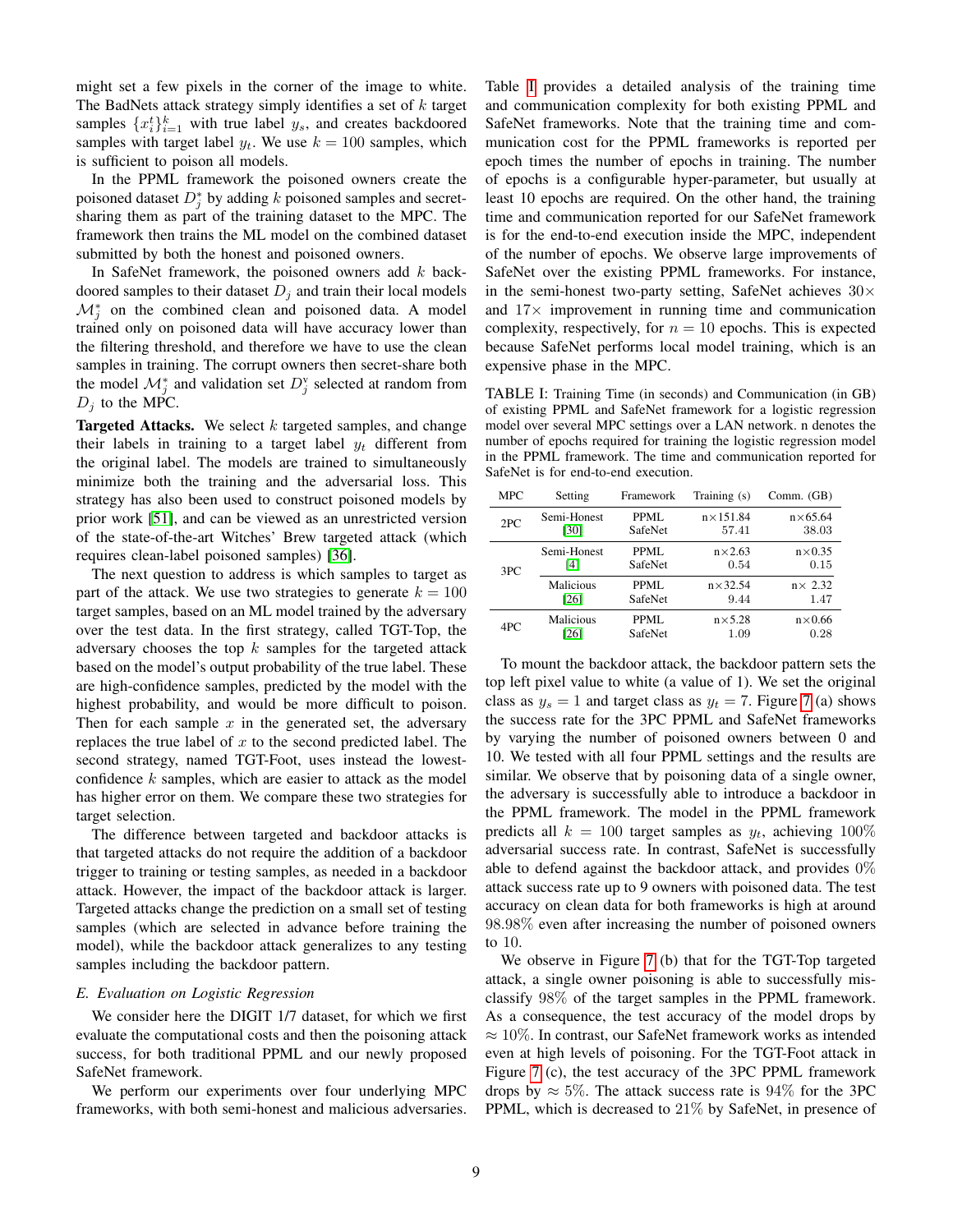<span id="page-9-0"></span>Fig. 7: Logistic regression attack success rate on the Digit-1/7 dataset for PPML and SafeNet frameworks in the 3PC setting, for varying poisoned owners launching Backdoor and Targeted attacks. Plot (a) gives the success rate for the BadNets attack, while plots (b) and (c) show the success rates for the TGT-Top and TGT-Foot targeted attacks. Plot (d) provides the worst-case adversarial success when the set of poisoned owners can change per sample. Lower attack success result in increased robustness. SafeNet achieves much higher level of robustness than existing PPML under both attacks.



a single poisoned owner. The accuracy drop and success rate vary across the two strategies because of the choice of the target samples. In TGT-Foot, the models have low confidence on the target samples, which introduces errors even without poisoning, making the attack succeed with slightly higher rate in SafeNet. Still, SafeNet provides resilience against both TGT-Top and TGT-Foot for up to 9 out of 20 poisoned owners.

Worst-case Robustness. Figure [7](#page-9-0) (d) shows the worst-case attack success in SafeNet, by varying the number of poisoned owners  $c \in [1, 10]$  and allowing the attacker to poison a different set of  $c$  owners for each testing sample (i.e., the adversarial model considered in Algorithm 2 for which we can certify predictions). Interestingly, SafeNet's accuracy is similar to that achieved under our backdoor and targeted attacks, even for this worst-case adversarial scenario. Based on these results we conclude that: (1) the backdoor and targeted attacks we choose to implement are as strong as the worst-case adversarial attack, in which the set of poisoned owners is selected per sample; (2) SafeNet provides certified robustness up to 9 out of 20 poisoned owners even under this powerful threat scenario.

Multiclass Classification. We also test both frameworks in the multiclass classification setting for both Backdoor and Targeted attacks on MNIST dataset and observe similar large improvements. For instance, in the semi-honest 3PC setting, we get  $240\times$  and  $268\times$  improvement, respectively, in running time and communication complexity for  $n = 10$  epochs while the success rate in the worst-case adversarial scenario not exceeding 50% with 9 out of 20 owners being poisoned. This

experiment shows that the robust accuracy property of our framework translates seamlessly even for the case of a multiclass classification problem. The details of the experiment are deferred to Appendix [D.](#page-16-1)

#### <span id="page-9-2"></span>*F. Evaluation on Deep Learning Models*

We evaluate neural network training for PPML and SafeNet frameworks on the Adult and Fashion datasets. We provide experiments on a three hidden layer neural network on Fashion in this section and include additional experiments in Appendix [D.](#page-16-1)

For the BadNets backdoor attack we set the true label  $y_s$ as a 'T-Shirt' and the target label  $y_t$  is a 'Trouser'. We test the effect of both TGT-Top and TGT-Foot targeted attacks in presence of a single poisoned owner. Table [II](#page-10-1) provides a detailed analysis of the training time, communication, test accuracy and success rate for both frameworks. In the 4PC setting, SafeNet has  $39 \times$  and  $36 \times$  improvement in training time and communication complexity over the PPML framework, for  $n = 10$  epochs. We also evaluate another variant of targeted attack called TGT-Random, where we randomly sample  $k = 100$  target samples from the test data. Figure [8](#page-9-1) provides the worst-case adversarial success of SafeNet against these attacks. We observe that SafeNet provides certified robustness for TGT-Random and TGT-Top up to 4 out of 10 poisoned onwers, while the adversary is able to misclassify more target samples in the TGT-Foot attack. The reason is that the  $k$  selected target samples have lowest confidence and models in the ensemble are likely to be in disagreement on their prediction.

<span id="page-9-1"></span>Fig. 8: Worst-case adversarial success against targeted and backdoor attacks of a three-layer neural network trained on Fashion in SafeNet. The adversary can change the set of c poisoned owners per sample. SafeNet achieves robustness on the backdoor, TGT-Top and TGT-Random attacks, up to 4 poisoned owners out of 10. The TGT-Foot attack targeting low-confidence samples has higher success.



V. DISCUSSION AND EXTENSIONS

We showed that SafeNet successfully mitigates a variety of data poisoning attacks. We now discuss other aspects of our framework such as scalability and modularity, parameter selection in practice, data distribution similarity among owners, computational capacity, and comparison against other mitigation strategies.

## *A. SafeNet's Scalability and Modularity*

Scalability. The training and prediction times of SafeNet inside the MPC depend on the number of models in the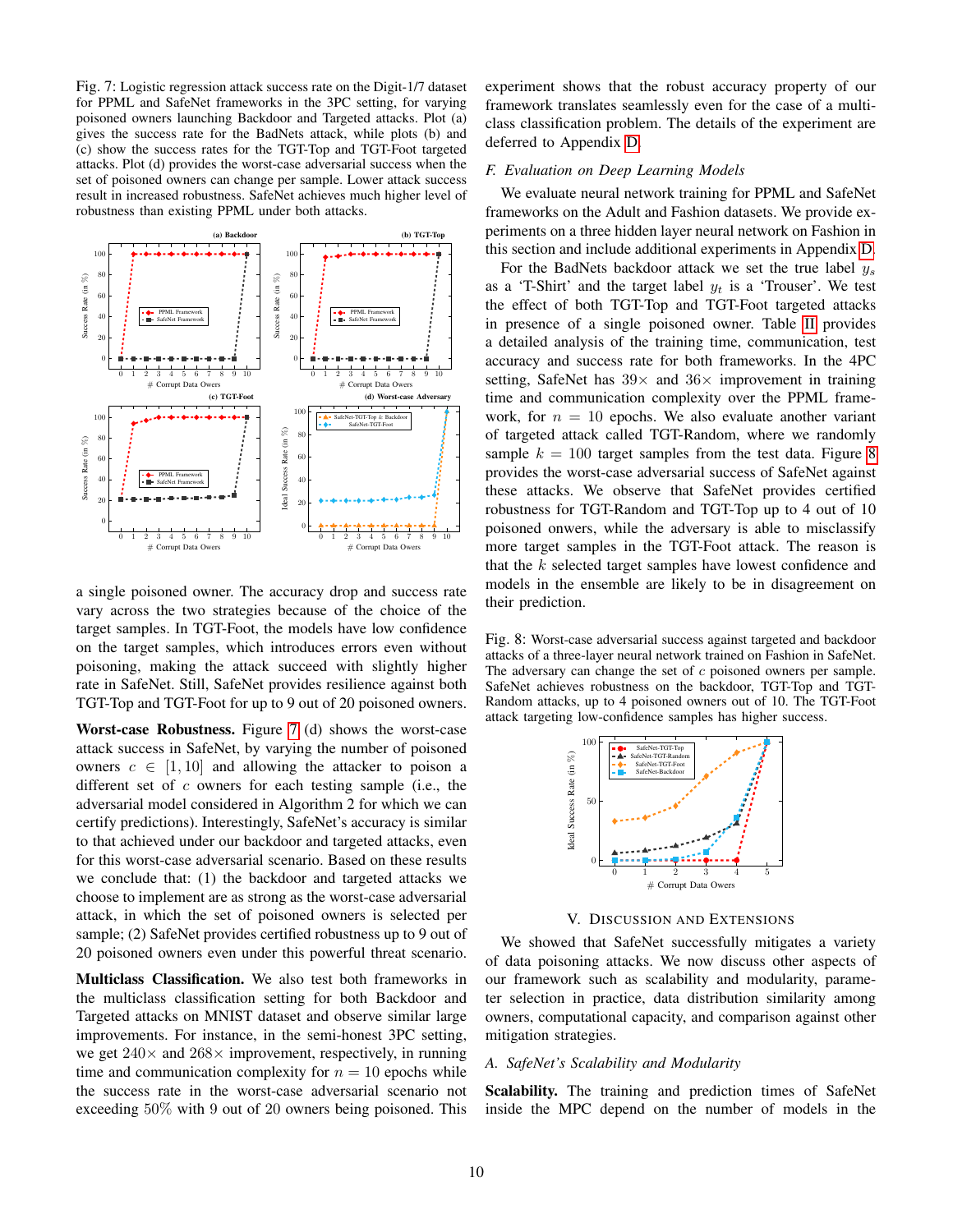<span id="page-10-1"></span>TABLE II: Time (in seconds) and Communication (in Giga-Bytes) over a LAN network for PPML and SafeNet framework training a Neural Network model with 3 hidden layers over Fashion dataset. n denotes the number of epochs used to train the NN model in the PPML framework. The time and communication reported for SafeNet is for end-to-end execution. Test Accuracy and Success Rate is given for the case when a single owner is corrupt.

| MPC      | Setting     | Framework       | Training Time (s)            | Communication (GB)         | Backdoor Attack      |              | <b>Targeted Attack</b> |                  |                   |
|----------|-------------|-----------------|------------------------------|----------------------------|----------------------|--------------|------------------------|------------------|-------------------|
|          |             |                 |                              |                            | <b>Test Accuracy</b> | Success Rate | <b>Test Accuracy</b>   | Success Rate-Top | Success Rate-Foot |
| 3PC [4]  | Semi-Honest | PPML<br>SafeNet | $n \times 565.45$<br>156.53  | $n \times 154.79$<br>41.39 | 84.07%<br>84.36%     | 100%<br>0%   | 82.27%<br>84.48%       | 100%<br>0%       | 100%<br>32%       |
| 4PC [26] | Malicious   | PPML<br>SafeNet | $n \times 1392.46$<br>356.26 | $n \times 280.32$<br>76.43 | 84.12%<br>84.36%     | 100%<br>0%   | 82.34%<br>84.54%       | 100%<br>$0\%$    | 100%<br>32%       |

ensemble and the size of the validation dataset. The training time increases linearly with the fraction of training data used for validation and the number of models in the ensemble. Similarly, the prediction phase of SafeNet has both runtime and communication scaling linearly with the number of models in the ensemble. For instance, for the Fashion dataset setup, our SafeNet framework takes on average 26 milliseconds to perform a single secure prediction, while the existing PPML framework takes on average 3.5 milliseconds for the same task. However, we believe this is a reasonable cost for many applications, as SafeNet also has significant training time improvements. As the number of data owners grows, SafeNet also tolerates a larger number of poisoned owners.

Transfer Learning. It is possible to further reduce SafeNet's prediction time significantly in transfer learning settings [\[52\]](#page-13-40), [\[31\]](#page-13-41). In this case, all data owners start with a common pretrained model, and fine tune only its last layer using their local data. The fine-tuned models are secret shared to the MPC. We can then modify the prediction phase of SafeNet to reduce its prediction time and cost considerably. The crucial observation is that all fine tuned models differ only in the weights associated to the last layer. Consequently, given a prediction query in secret-shared format, we run the pretrained model until its penultimate layer and then compute the  $m$  final layers of the fine tuned models, inside the MPC. The detailed description of the modified SafeNet prediction algorithm is given in Appendix [C.](#page-16-2) We use the same Fashion dataset setup as earlier, with  $m = 10$  data owners, and observe that for each secure prediction, SafeNet is now only  $1.62\times$ slower and communicates  $1.26 \times$  more on average than the PPML framework. Note that we achieve the same robustness guarantee against poisoning as before, assuming that the pretrained model is not poisoned.

Modularity. Another key advantage of SafeNet is that it can use any MPC protocol as a backend, as long as it implements standard ML operations. We demonstrated this by performing experiments with both malicious and semi-honest security for four different MPC settings. As a consequence, advances in ML inference with MPC will improve SafeNet's runtime. SafeNet can also use any model type implementable in MPC; if more accurate models are designed, this will lead to improved robustness and accuracy. This can also be used to, for example, ensure training data privacy if a local model is trained with privacy-preserving techniques.

## <span id="page-10-0"></span>*B. Instantiating SafeNet in Practice*

In this section we discuss how SafeNet can be instantiated in practice. There are two aspects the data owners need to agree upon before instantiating SafeNet: i) The MPC framework used for secure training and prediction phase and ii) the parameters in Theorem [4](#page-5-0) to achieve poisoning robustness. The MPC framework is agreed upon by choosing the total number of outsourced servers  $N$  participating in the MPC, the number of corrupted servers  $T$  tolerated in the MPC and the nature of the adversary (semi-honest or malicious). To achieve poisoning robustness, the owners agree upon a filtering threshold  $\phi$  and the number of poisoned owners t that can be tolerated. Once these parameters are chosen the maximum allowed error probability of the local models trained by the honest owners based on Lemma [3](#page-4-2) and Theorem [4,](#page-5-0) can be computed as  $p < \min(\frac{m(1-\phi)-t}{m-t}, \frac{m-2t}{2(m-t)})$ , where m denotes the total number of data owners. Given the upper bound on the error probability  $p$ , each honest owner trains its local model while satisfying the above constraint, i.e., each honest owner has its local model's accuracy at least  $(1 - p)$ . Additionally, also the size of the global validation dataset  $|D_{val}|$  can be computed based on Lemma [3.](#page-4-2)

We provide a concrete example on parameter selection: We instantiate our Fashion dataset setup, with  $m = 10$  data owners participating in SafeNet. For the MPC framework we choose a three-party setting ( $N = 3$  servers), tolerating  $T = 1$ corruption. For poisoning robustness, we set  $\phi = 0.3$  and the number of poisoned owners that can be tolerated as  $t = 2$ . This gives us the upper bound on max error probability as  $p < 0.375$ . Also the size of the global validation dataset is  $|D_{val}| > 92$  samples, i.e., each data owner contributes 10 crossvalidation samples each such that the constrained is satisfied. With this instantiation, we observe that none of the honest models gets filtered in the filtering stage and the attack success rate of the adversary for backdoor attacks remains the same after poisoning  $t = 2$  owners. In fact, we observe that our framework achieves the same result even if the adversary ends up poisoning 3 owners instead. Thus, in practice SafeNet is able tolerate more poisoning than our analysis. Note that, we recommend the filtering threshold  $\phi$  to be a small value as setting  $\phi$  to be large puts stricter constraints on p and  $|D_{val}|$ , leading to honest local models unable to satisfy them and consequently getting filtered from the ensemble, a strategy that might be employed by the adversary.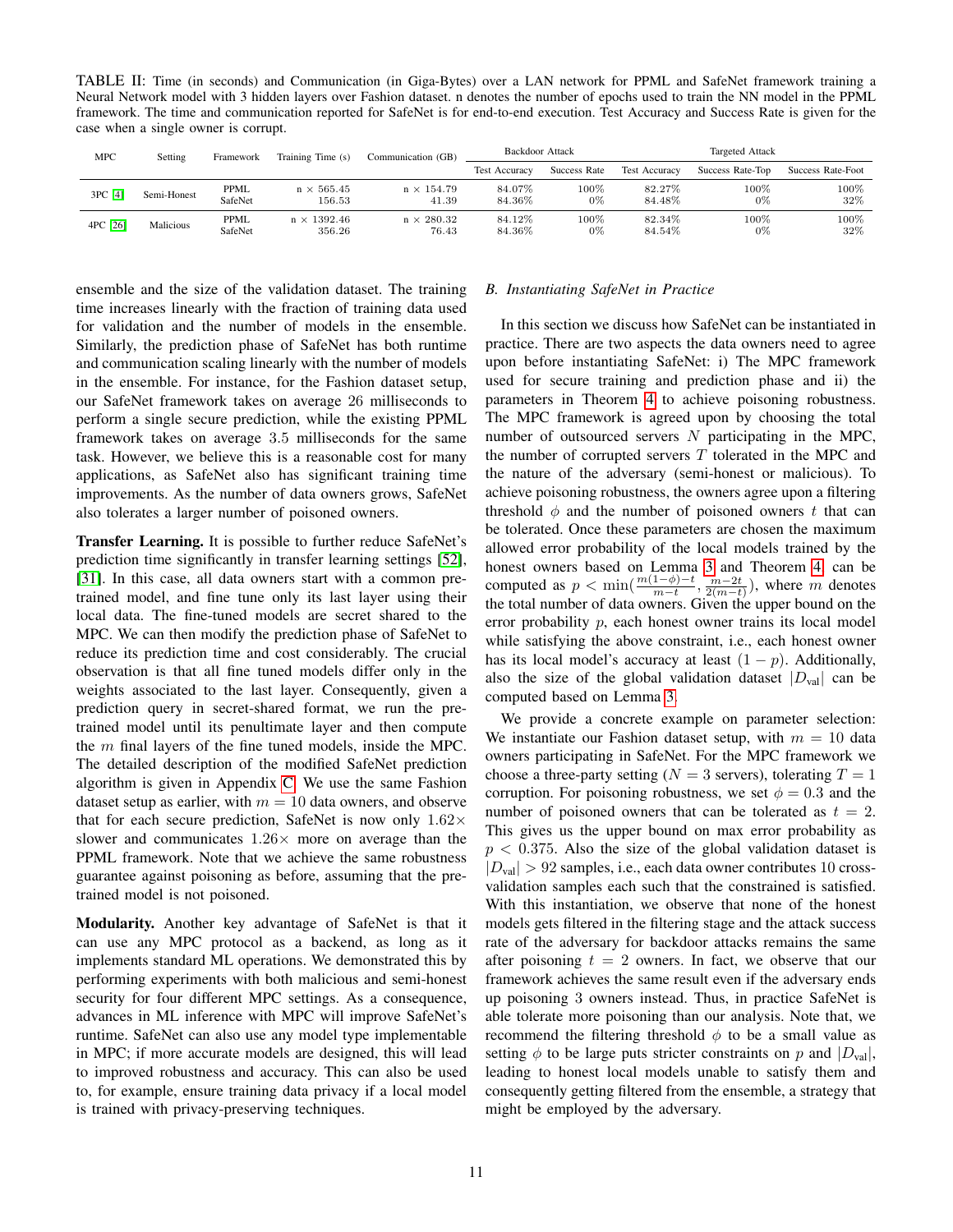## *C. Distribution Similarity*

SafeNet includes an ensemble of models, each trained on a single owner's dataset. As a result, SafeNet naturally performs best when the owners' distributions are similar (independent and identically distributed – *iid*). Here, we evaluate the performance of SafeNet when the data distributions among owners are non-iid. Towards this goal, we vary the owners' distribution similarity by partitioning the training data using the Dirichlet distribution on the class labels [\[42\]](#page-13-42). To generate a population of non-identical owners, we sample  $q \sim Dir(\alpha p)$  from a Dirichlet distribution, where  $p$  characterizes a prior class distribution over all distinct classes, and  $\alpha > 0$  is a concentration parameter which controls the degree of similarity between owners. As  $\alpha \to \infty$ , all owners have identical distributions, whereas as  $\alpha \to 0$ , each owner holds samples of only one randomly chosen class. All our previous experiments were conducted with parameter  $\alpha$  set to 100.

We test the SafeNet framework by varying  $\alpha$  to manipulate the degree of data similarity among the owners. The experiments are performed with the same neural network architecture from Section [IV-F](#page-9-2) on the Fashion dataset. Figure [9](#page-11-1) gives a comprehensive view of the variation in test accuracy and attack success rate for backdoor and targeted attacks over several values of  $\alpha$ .

<span id="page-11-1"></span>Fig. 9: Test Accuracy and Worst-case Adversarial Success in a three layer neural network model trained on Fashion dataset using SafeNet for varying data distributions. Parameter  $\alpha$  dictates the similarity of distributions between the owners. Higher values of  $\alpha$  denote greater similarity in data distributions among the owners and results in increased SafeNet robustness.



We observe that as  $\alpha$  decreases, i.e., the underlying data distribution of the owners becomes more non-iid, the test accuracy of SafeNet starts to drop. This is expected as there will be less agreement between the different models, and the majority vote will have a larger chance of errors. In such cases it is easier for the adversary to launch an attack as there is rarely any agreement among the models in the ensemble, and

the final output is swayed towards the target label of attackers' choice. Figure [9](#page-11-1) shows that for both targeted and backdoor attacks, SafeNet holds up well until  $\alpha$  reaches extremely small values ( $\alpha = 0.1$ ), at which point we observe the robustness break down.

However, the design of SafeNet allows us to detect difference in owners' distributions at early stages of our framework. For instance, we experiment for  $\alpha = 0.1$  and observe that the average AccVal accuracy of the models is 17%. Such low accuracies for most of the models in the ensemble indicate non-identical distributions and we recommend not to use SafeNet in such cases.

## *D. Owner's Computational Capacity*

In our current framework, the data owners train local models on their individual datasets and secret-share these models (along with the cross-validation dataset) to the MPC. In order to train these local models, we assume data owners possess the required computational capacity. In situations when a subset of owners do not have access to sufficient computational resources, we can use the PPML framework to train the local models. In this design, a computationally restricted data owner secret-shares his training dataset to the outsourced MPC servers, which jointly train the owner's local model.

We provide the details of our modified training algorithm for SafeNet in Appendix [C.](#page-16-2) This modification allows a computationally restricted owner to take part in SafeNet albeit increasing the training time and communication complexity of the training phase of SafeNet. For instance, we instantiate our Fashion dataset setup in the 3PC setting and assume 2 out of 10 data owners are computationally restricted. We observe SafeNet still runs  $1.82\times$  faster and requires  $3.53\times$  less communication compared to the existing PPML framework, while achieving much stronger robustness against poisoning.

# <span id="page-11-0"></span>*E. Comparing to poisoning defenses*

Defending against poisoning attacks is an active area of research, but defenses tend to be heuristic and specific to attacks or domains. Many defenses for backdoor poisoning attacks exist [\[58\]](#page-14-17), [\[74\]](#page-14-18), [\[21\]](#page-13-43), [\[77\]](#page-14-19), but these strategies work only for Convolutional Neural Networks trained on image datasets; Severi et al. [\[72\]](#page-14-20) showed that these approaches fail when tested on other data modalities and models. Furthermore, recent work by Goldwasser et.al [\[38\]](#page-13-44) formulated a way to plant backdoors that are undetectable by any defense. In contrast, SafeNet is model agnostic and works for a variety of data modalities. Even if an attack is undetectable, the adversary can still poison only a subset of models, making the ensemble robust against poisoning. Recent work [\[60\]](#page-14-21), [\[41\]](#page-13-45) proposed differential privacy as a mitigation strategy against targeted attacks. However, differential privacy increases error rates, has limited effectiveness if the attack size is large, and in some cases may not even be an effective defense [\[45\]](#page-13-46).

On the other hand, SafeNet does not suffer from these limitations and in certain instances can tolerate around 30% of the training data being poisoned, while being attack agnostic.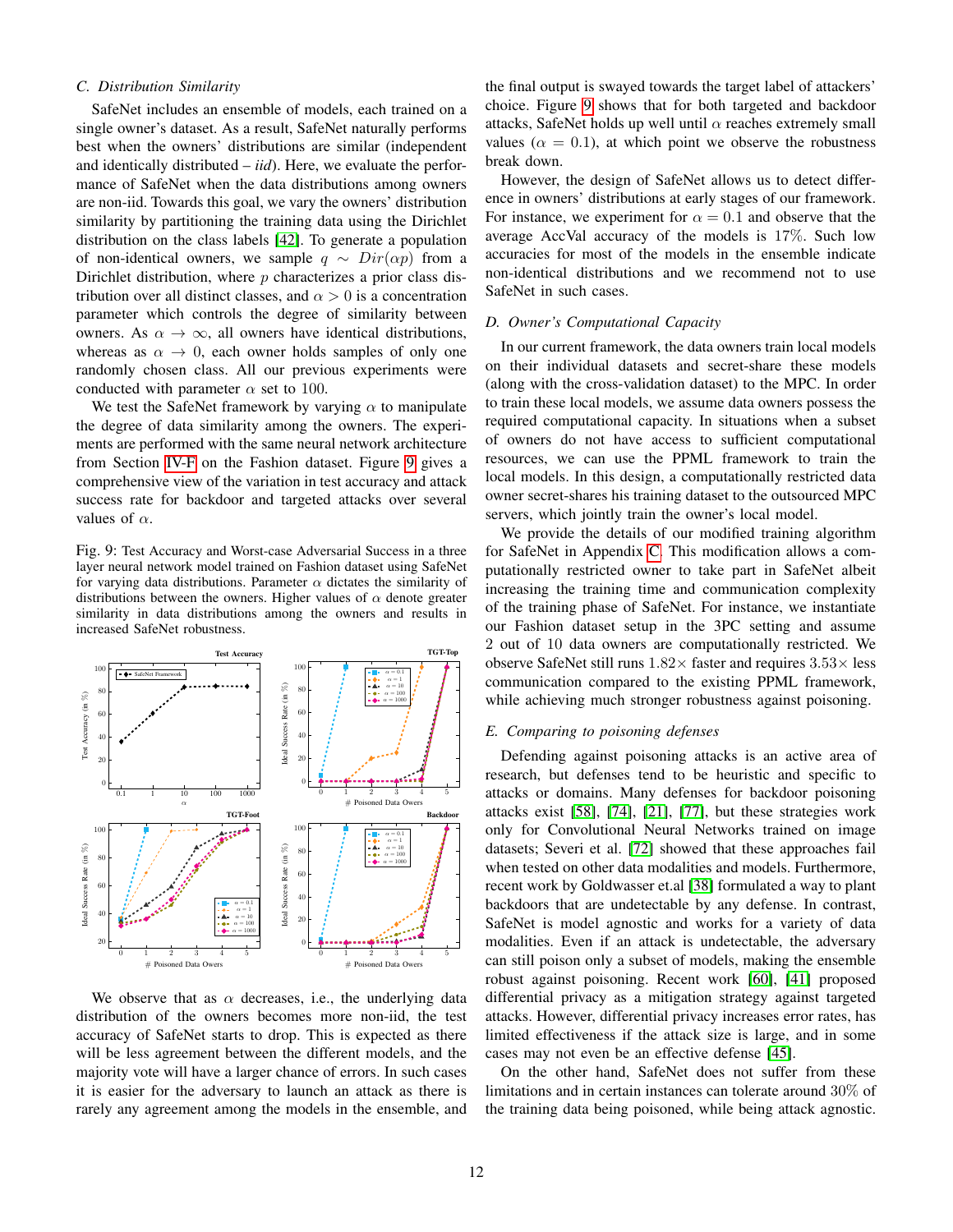SafeNet is also robust to stronger model poisoning attacks [\[5\]](#page-13-47), [\[8\]](#page-13-48), [\[34\]](#page-13-49), which are possible when data owners can train their models locally. SafeNet tolerates model poisoning because each model only contributes a single vote to the final ensemble prediction. In fact, all our empirical and theoretical analysis of SafeNet is computed for arbitrarily corrupted models.

### *F. Comparison with Federated Learning*

Federated Learning (FL) is a distributed machine learning framework that allows clients to train a global model without sharing their local training datasets to the central server. However, it differs from the PPML setting we consider in the following ways: (1) Clients do not share their local data to the server in FL, whereas PPML allows sharing of datasets; (2) Clients participate in multiple rounds of training in FL, whereas they communicate only once with the servers in PPML; (3) Clients receive the global model at each round in FL, while in SafeNet they secret-share their models once at the start of the protocol; and, finally, (4) PPML provides stronger confidentiality guarantees such as privacy of the global model.

It is possible to combine FL and MPC to guarantee both client and global model privacy [\[48\]](#page-13-50), [\[83\]](#page-14-22), [\[35\]](#page-13-51), but this involves large communication overhead and is susceptible to poisoning [\[59\]](#page-14-23). For example, recent work [\[79\]](#page-14-24), [\[8\]](#page-13-48), [\[6\]](#page-13-52) showed that malicious data owners can significantly reduce the learned global model's accuracy. Existing defenses against such owners use Byzantine-robust aggregation rules such as trimmed mean [\[82\]](#page-14-25), coordinate-wise mean [\[81\]](#page-14-26) and Krum [\[11\]](#page-13-53), which have been show to be susceptible to backdoor and model poisoning attacks [\[34\]](#page-13-49). Recent work in FL such as FLTrust [\[16\]](#page-13-54) and DeepSight [\[71\]](#page-14-27) provide mitigation against backdoor attacks. Both strategies are inherently heuristic, while SafeNet offers provable robustness guarantees. FLTrust also requires access to a clean dataset, which is not required in our framework, and DeepSight inspects each model update before aggregation, which is both difficult in MPC and leads to privacy leakage from the updates, a drawback not found in SafeNet. An important privacy challenge is that federated learning approaches permit data reconstruction attacks when the central server is malicious [\[12\]](#page-13-55). SafeNet prevents such an attack, as it directly violates the security guarantee of the MPC, when instantiated for the malicious setting.

The most related strategy to ours is that by Cao et al. [\[17\]](#page-13-11), who gave provable robustness guarantees for federated learning aggregation. They propose an ensembling strategy, where, with  $m$  data owners,  $n$  of which are malicious, they train  $\binom{m}{k}$  global models and perform a majority vote. Here  $k$ is a hyperparameter denoting how many clients contribute to each global model. We now show that SafeNet outperforms this technique; we instantiate their strategy for our Fashion dataset setup and compare their Certified Accuracy metric to SafeNet's, with  $m = 10$ ,  $k = \{2, 4\}$  and FedAvg as the base algorithm.

Figure [10](#page-12-0) (left) shows that SafeNet consistently outperforms [\[17\]](#page-13-11), in terms of maintaining a high certified accuracy in the presence of large poisoning rates. Moreover, their strategy is

<span id="page-12-0"></span>Fig. 10: Certified Accuracy of our framework compared to Cao et al.'s [\[17\]](#page-13-11). Left plot provides the certified accuracy when [\[17\]](#page-13-11) is allowed to run for multiple rounds of interaction between the clients and the server. The right plot provides certified accuracy of both systems for a single round of interaction.



also particularly expensive when instantiated in MPC for both training and prediction. At training, their approach requires data owners to interact inside MPC to train  $\binom{m}{k}$  models over multiple rounds. By contrast, SafeNet only requires interaction with the MPC once at the beginning of the training phase, making it significantly faster. When we allow their strategy only one round of communication as in SafeNet (see the right plot of Figure [10\)](#page-12-0), certified accuracy further degrades. Their prediction phase also requires heavy computation. For example, at  $k = 4$ , they run prediction on 210 models, making it 21x more expensive than SafeNet. Note that our certified accuracy argument coincides with theirs at  $k = 1$ . They do not consider this setting, as it would make them vulnerable to data reconstruction attacks [\[12\]](#page-13-55), an issue SafeNet does not face.

#### VI. CONCLUSION

In this paper, we extend the security definitions of MPC to account for data poisoning attacks when training machine learning models privately. We consider a novel adversarial model who can manipulate the training data of a subset of owners, and control a subset of servers in the MPC. To mitigate poisoning attacks, we propose SafeNet, a modular framework that trains an ensemble of multiple ML models locally at data owners and performs ensemble filtering and prediction inside the MPC, taking advantage of the MPC threat model to improve running time and poisoning robustness. We evaluate thoroughly the accuracy and efficiency of SafeNet in terms of training time and communication bandwidth, and also show that it is resilient against backdoor and targeted poisoning attacks. Our work provides one of the first connections between adversarial ML and MPC, and it opens up new directions of research to improve ML robustness in MPC settings.

#### VII. ACKNOWLEDGMENTS

We thank Nicolas Papernot and Peter Rindal for helpful discussions and feedback. This research was sponsored by the U.S. Army Combat Capabilities Development Command Army Research Laboratory under Cooperative Agreement Number W911NF-13-2-0045 (ARL Cyber Security CRA). The views and conclusions contained in this document are those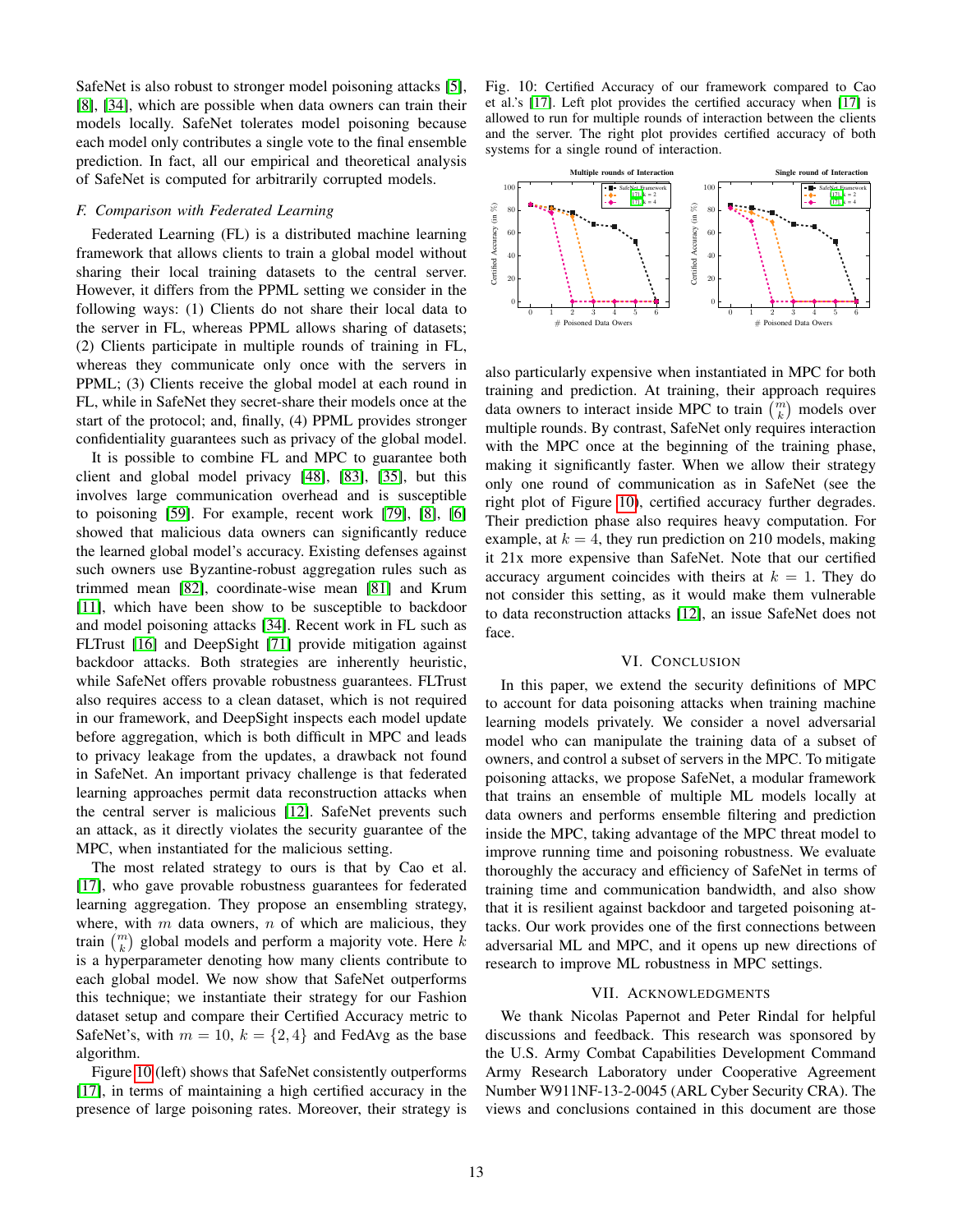of the authors and should not be interpreted as representing the official policies, either expressed or implied, of the Combat Capabilities Development Command Army Research Laboratory or the U.S. Government. The U.S. Government is authorized to reproduce and distribute reprints for Government purposes notwithstanding any copyright notation here on.

#### **REFERENCES**

- <span id="page-13-2"></span>[1] M. Abspoel, D. Escudero, and N. Volgushev. Secure training of decision trees with continuous attributes. In *PoPETS*, 2021.
- <span id="page-13-39"></span>[2] A. Aly and N.P. Smart. Benchmarking privacy preserving scientific operations. In *ACNS*, 2019.
- <span id="page-13-20"></span>[3] T. Araki, A. Barak, J. Furukawa, T. Lichter, Y. Lindell, A. Nof, K. Ohara, A. Watzman, and O. Weinstein. Optimized honest-majority MPC for malicious adversaries - breaking the 1 billion-gate per second barrier. In *IEEE S&P*, 2017.
- <span id="page-13-10"></span>[4] T. Araki, J. Furukawa, Y. Lindell, A. Nof, and K. Ohara. Highthroughput semi-honest secure three-party computation with an honest majority. In *ACM CCS*, 2016.
- <span id="page-13-47"></span>[5] E. Bagdasaryan, A. Veit, Y. Hua, D. Estrin, and Vitaly Shmatikov. How to backdoor federated learning. 2018.
- <span id="page-13-52"></span>[6] Bagdasaryan<B., A. Veit, Y. Hua, D. Estrin, and V. Shmatikov. How to backdoor federated learning. In *AISTATS*, 2020.
- <span id="page-13-12"></span>[7] M. Ben-Or, S. Goldwasser, and A. Wigderson. Completeness Theorems for Non-Cryptographic Fault-Tolerant Distributed Computation (Extended Abstract). In *ACM STOC*, 1988.
- <span id="page-13-48"></span>[8] A. Bhagoji, S. Chakraborty, P. Mittal, and S. Calo. Analyzing federated learning through an adversarial lens. In *ICML*, 2019.
- <span id="page-13-30"></span>[9] B. Biggio, I. Corona, G. Fumera, G. Giacinto, and F. Roli. Bagging classifiers for fighting poisoning attacks in adversarial classification tasks. In *International workshop on multiple classifier systems*, 2011.
- <span id="page-13-3"></span>[10] B. Biggio, B. Nelson, and P. Laskov. Poisoning attacks against support vector machines. In *ICML*, 2012.
- <span id="page-13-53"></span>[11] P. Blanchard, E. Mhamdi, R. Guerraoui, and J. Stainer. Byzantinetolerant machine learning. In *NeurIPS*, 2017.
- <span id="page-13-55"></span>[12] F. Boenisch, A. Dziedzic, R. Schuster, A. Shamsabadi, I. Shumailov, and N. Papernot. When the curious abandon honesty: Federated learning is not private. In *arXiv*, 2021.
- <span id="page-13-17"></span>[13] M. Byali, H. Chaudhari, A. Patra, and A. Suresh. Flash: Fast and robust framework for privacy-preserving machine learning. PoPETS, 2020.
- <span id="page-13-21"></span>[14] M. Byali, A. Joseph, A. Patra, and D. Ravi. Fast secure computation for small population over the internet. *ACM CCS*, 2018.
- <span id="page-13-33"></span>[15] R. Canetti. Security and composition of multiparty cryptographic protocols. In *J. Cryptology*, 2000.
- <span id="page-13-54"></span>[16] X. Cao, M. Fang, J. Liu, and N. Gong. Fltrust: Byzantine-robust federated learning via trust bootstrapping. In *NDSS*, 2021.
- <span id="page-13-11"></span>[17] X. Cao, J. Jia, and N. Gong. Provably secure federated learning against malicious clients. In *AAAI*, 2021.
- <span id="page-13-28"></span>[18] N. Chandran, D. Gupta, and A. Obbattu, L.B. and Shah. Simc: Ml inference secure against malicious clients at semi-honest cost. In *USENIX*, 2022.
- <span id="page-13-16"></span>[19] H. Chaudhari, A. Choudhury, A. Patra, and A. Suresh. ASTRA: Highthroughput 3PC over Rings with Application to Secure Prediction. In *ACM CCSW*, 2019.
- <span id="page-13-24"></span>[20] H. Chaudhari, R. Rachuri, and A. Suresh. Trident: Efficient 4pc framework for privacy preserving machine learning. NDSS, 2020.
- <span id="page-13-43"></span>[21] B. Chen, W. Carvalho, N. Baracaldo, H. Ludwig, B. Edwards, T. Lee, I. M. Molloy, and B. Srivastava. Detecting backdoor attacks on deep neural networks by activation clustering. In *SafeAI@AAAI*, 2019.
- <span id="page-13-7"></span>[22] X. Chen, C. Liu, B. Li, K. Lu, and D. Song. Targeted backdoor attacks on deep learning systems using data poisoning. 2017.
- <span id="page-13-32"></span>[23] C.A. Choquette-Choo, N. Dullerud, A. Dziedzic, Y. Zhang, S. Jha, N. Papernot, and X. Wang. Ca{pc} learning: Confidential and private collaborative learning. In *ICLR*, 2021.
- <span id="page-13-34"></span>[24] J. Cohen, E. Rosenfeld, and Z. Kolter. Certified adversarial robustness via randomized smoothing. In *ICML*, 2019.
- <span id="page-13-36"></span>[25] R. Cramer, I. Damgård, D. Escudero, P. Scholl, and C. Xing. SPDZ2k: Efficient MPC mod 2ˆk for Dishonest Majority. *CRYPTO*, 2018.
- <span id="page-13-0"></span>[26] A. Dalskov, D. Escudero, and M. Keller. Fantastic four: Honest-majority four-party secure computation with malicious security. In *USENIX*, 2021.
- <span id="page-13-1"></span>[27] A.P.K. Dalskov, D. Escudero, and M. Keller. Secure evaluation of quantized neural networks. In *PoPETS*, 2020.
- <span id="page-13-18"></span>[28] I. Damgård, M. Keller, E. Larraia, V. Pastro, P. Scholl, and N. P. Smart. Practical covertly secure MPC for dishonest majority - or: Breaking the SPDZ limits. In *ESORICS*, 2013.
- <span id="page-13-15"></span>[29] I. Damgård, V. Pastro, N. P. Smart, and S. Zakarias. Multiparty Computation from Somewhat Homomorphic Encryption. In *CRYPTO*, 2012.
- <span id="page-13-9"></span>[30] D. Demmler, T. Schneider, and M. Zohner. ABY - A Framework for Efficient Mixed-Protocol Secure Two-Party Computation. In *NDSS*, 2015.
- <span id="page-13-41"></span>[31] J. Devlin, M.W. Chang, K. Lee, and K. Toutanova. Bert: Pre-training of deep bidirectional transformers for language understanding. In *NAACL*, 2019.
- <span id="page-13-38"></span>[32] D. Dua and C. Graff. UCI machine learning repository, 2017.
- <span id="page-13-29"></span>[33] D. Escudero, M. Jagielski, R. Rachuri, and P. Scholl. Adversarial Attacks and Countermeasures on Private Training in MPC. In *PPML@NeurIPS*, 2021.
- <span id="page-13-49"></span>[34] M. Fang, X. Cao, J. Jia, and N. Gong. Local model poisoning attacks to byzantine-robust federated learning. In *Usenix*, 2020.
- <span id="page-13-51"></span>[35] A. Fu, X. Zhang, N. Xiong, Y. Gao, H. Wang, and J. Zhang. Vfl: A verifiable federated learning with privacy-preserving for big data in industrial iot. In *IEEE Transactions on Industrial Informatics*, 2020.
- <span id="page-13-6"></span>[36] J. Geiping, L.H. Fowl, W.R. Huang, W. Czaja, G. Taylor, M. Moeller, and T. Goldstein. Witches' brew: Industrial scale data poisoning via gradient matching. In *ICLR*, 2021.
- <span id="page-13-13"></span>[37] O. Goldreich, S. Micali, and A. Wigderson. How to Play any Mental Game or A Completeness Theorem for Protocols with Honest Majority. In *STOC*, 1987.
- <span id="page-13-44"></span>[38] S. Goldwasser, M. Kim, V. Vaikuntanathan, and O. Zamir. Planting undetectable backdoors in machine learning models. In *arXiv*, 2022.
- <span id="page-13-23"></span>[39] S. D. Gordon, S. Ranellucci, and X. Wang. Secure computation with low communication from cross-checking. In *ASIACRYPT*, 2018.
- <span id="page-13-5"></span>[40] T. Gu, K. Liu, B. Dolan-Gavitt, and S. Garg. Badnets: Evaluating backdooring attacks on deep neural networks. *IEEE Access*, 2019.
- <span id="page-13-45"></span>[41] S. Hong, V. Chandrasekaran, Y. Kaya, T. Dumitras, and N. Papernot. On the effectiveness of mitigating data poisoning attacks with gradient shaping. In *arxiv*, 2021.
- <span id="page-13-42"></span>[42] T.M.Harry Hsu, H.Qi, and M.Brown. Measuring the effects of nonidentical data distribution for federated visual classification. In *IACR ePrint*.
- <span id="page-13-14"></span>[43] Y. Ishai, J. Kilian, K. Nissim, and E. Petrank. Extending Oblivious Transfers Efficiently. In *CRYPTO*, 2003.
- <span id="page-13-22"></span>[44] Y. Ishai, R. Kumaresan, E. Kushilevitz, and A. Paskin-Cherniavsky. Secure computation with minimal interaction, revisited. In *CRYPTO*, 2015.
- <span id="page-13-46"></span>[45] M. Jagielski and A. Oprea. Does differential privacy defeat data poisoning? In *DPML Workshop*, 2021.
- <span id="page-13-4"></span>[46] M. Jagielski, A. Oprea, B. Biggio, C. Liu, C.N. Rotaru, and B. Li. Manipulating machine learning: Poisoning attacks and countermeasures for regression learning. In *IEEE S&P*, 2018.
- <span id="page-13-31"></span>[47] J. Jia, X. Cao, and N. Gong. Intrinsic certified robustness of bagging against data poisoning attacks. In *AAAI*, 2021.
- <span id="page-13-50"></span>[48] R. Kanagavelu, Z. Li, J. Samsudin, Y. Yang, F. Yang, R. Goh, M. Cheah, P. Wiwatphonthana, K. Akkarajitsakul, and S. Wang. Two-phase multiparty computation enabled privacy-preserving federated learning. In *ACM CCGRID*, 2020.
- <span id="page-13-35"></span>[49] M. Keller. MP-SPDZ: A versatile framework for multi-party computation. In *ACM CCS*, 2020.
- <span id="page-13-8"></span>[50] P.W. Koh and P. Liang. Understanding black-box predictions via influence functions. In *ICML*, 2017.
- <span id="page-13-26"></span>[51] P.W. Koh, J. Steinhardt, and P. Liang. Stronger data poisoning attacks break data sanitization defenses. In *arXiv*, 2018.
- <span id="page-13-40"></span>[52] S. Kornblith, J. Shlens, and Q.V. Le. Do better imagenet models transfer better? In *CVPR*, 2019.
- <span id="page-13-25"></span>[53] N. Kumar, M. Rathee, N. Chandran, D. Gupta, A. Rastogi, and R. Sharma. Cryptflow: Secure tensorflow inference. In *IEEE Security & Privacy*, 2020.
- <span id="page-13-37"></span>[54] Y. LeCun, L. Bottou, Y. Bengio, and P. Haffner. Gradient-based learning applied to document recognition. In *Proceedings of the IEEE*, 1998.
- <span id="page-13-27"></span>[55] R. Lehmkuhl, P. Mishra, A. Srinivasan, and R.A. Popa. Muse: Secure inference resilient to malicious clients. In *USENIX*, 2021.
- <span id="page-13-19"></span>[56] Y. Lindell. Fast cut-and-choose-based protocols for malicious and covert adversaries. In *J. Cryptology*, 2016.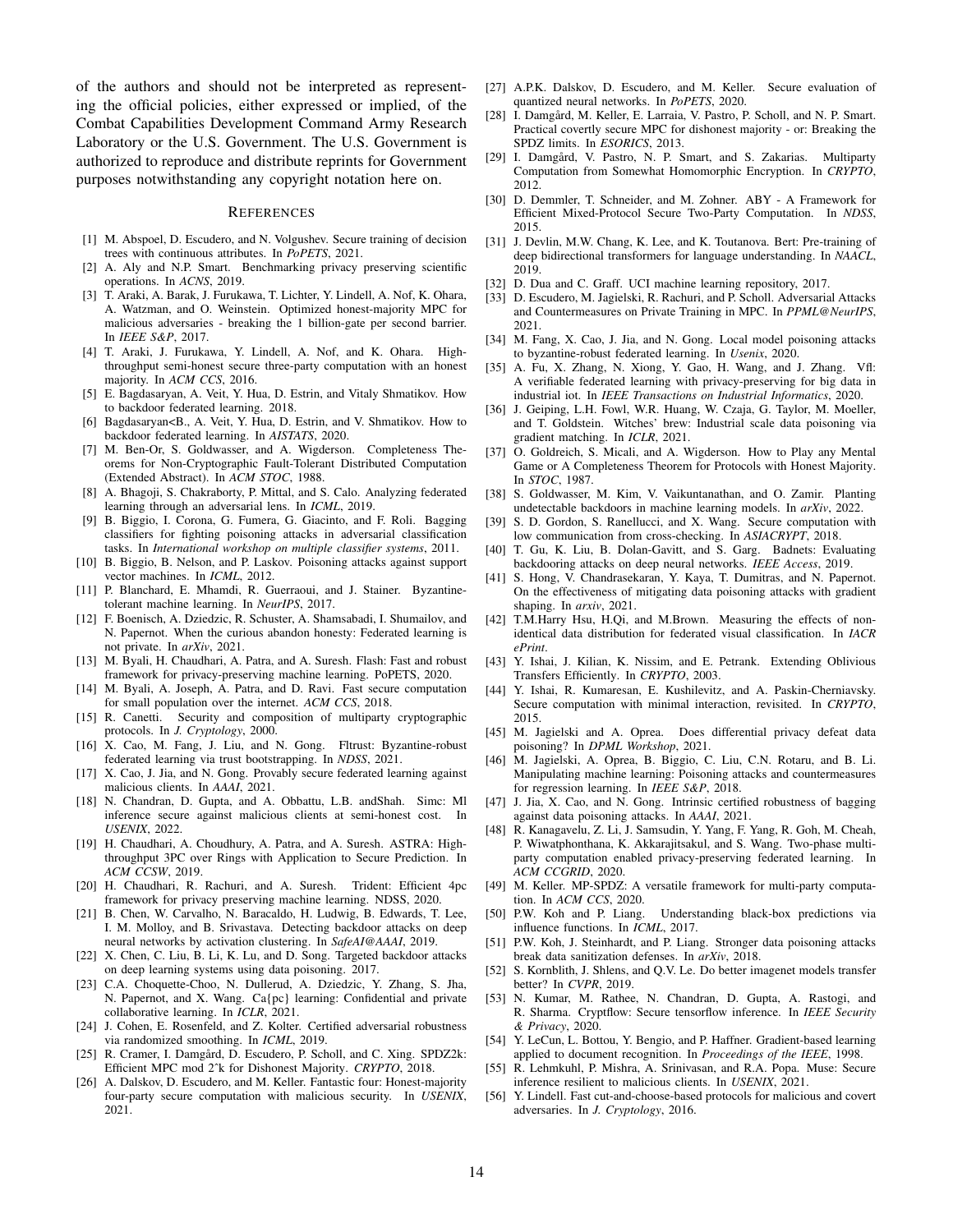- <span id="page-14-8"></span>[57] Y. Lindell and B. Pinkas. An efficient protocol for secure two-party computation in the presence of malicious adversaries. In *EUROCRYPT*, 2007.
- <span id="page-14-17"></span>[58] K. Liu, B. Dolan, and S. Garg. Fine-pruning: Defending against backdooring attacks on deep neural networks. In *RAID*, 2018.
- <span id="page-14-23"></span>[59] Z. Liu, Jiale G., W. Yang, K.n Fan, J.and Lam, and J. Zhao. Privacypreserving aggregation in federated learning: A survey. In *arXiv*, 2022.
- <span id="page-14-21"></span>[60] Y. Ma, X. Zhu, and J. Hsu. Data poisoning against differentially-private learners: Attacks and defenses. In *IJCAI*, 2019.
- <span id="page-14-7"></span>[61] P. Mohassel and M. K. Franklin. Efficiency tradeoffs for malicious twoparty computation. In *PKC*, 2006.
- <span id="page-14-1"></span>[62] P. Mohassel and P. Rindal.  $ABY<sup>3</sup>$ : A Mixed Protocol Framework for Machine Learning. In *ACM CCS*, 2018.
- <span id="page-14-6"></span>[63] P. Mohassel, M. Rosulek, and Y. Zhang. Fast and Secure Three-party Computation: Garbled Circuit Approach. In *CCS*, 2015.
- <span id="page-14-0"></span>[64] P. Mohassel and Y. Zhang. Secureml: A system for scalable privacypreserving machine learning. In *IEEE S&P*, 2017.
- <span id="page-14-14"></span>[65] L. Muñoz-González, B. Biggio, A. Demontis, A. Paudice, V. Wongrassamee, E.C. Lupu, and F. Roli. Towards poisoning of deep learning algorithms with back-gradient optimization. In *AISec@CCS*, 2017.
- <span id="page-14-12"></span>[66] J. Newsome, B. Karp, and D. Song. Paragraph: Thwarting signature learning by training maliciously. In *RAID*, 2006.
- <span id="page-14-9"></span>[67] J. B. Nielsen and C. Orlandi. Cross and clean: Amortized garbled circuits with constant overhead. In *TCC*, 2016.
- <span id="page-14-11"></span>[68] A. Patra, T. Schneider, A. Suresh, and H. Yalame. Aby2.0: Improved mixed-protocol secure two-party computation. In *USENIX*, 2021.
- <span id="page-14-3"></span>[69] A. Patra and A. Suresh. Blaze: Blazing fast privacy-preserving machine learning. NDSS, 2020.
- <span id="page-14-10"></span>[70] D. Rathee, M. Rathee, N. Kumar, N. Chandran, D. Gupta, A. Rastogi, and R. Sharma. Cryptflow2: Practical 2-party secure inference. In *ACM CCS*, 2020.
- <span id="page-14-27"></span>[71] P. Rieger, T. Nguyen, M. Miettinen, and A. Sadeghi. Deepsight: Mitigating backdoor attacks in federated learning through deep model inspection. In *NDSS*, 2022.
- <span id="page-14-20"></span>[72] G. Severi, J. Meyer, S. Coull, and A. Oprea. Explanation-guided backdoor poisoning attacks against malware classifiers. In *USENIX*, 2021.
- <span id="page-14-13"></span>[73] O. Suciu, R. Marginean, Y. Kaya, H. Daume III, and T. Dumitras. When does machine learning FAIL? generalized transferability for evasion and poisoning attacks. In *USENIX*, 2018.
- <span id="page-14-18"></span>[74] B. Tran, J. Li, and A. Madry. Spectral signatures in backdoor attacks. In *NeurIPS*, 2018.
- <span id="page-14-2"></span>[75] S. Wagh, D. Gupta, and N. Chandran. SecureNN: Efficient and private neural network training. In *PoPETS*, 2019.
- <span id="page-14-4"></span>[76] S. Wagh, S. Tople, F. Benhamouda, E. Kushilevitz, P. Mittal, and T. Rabin. Falcon: Honest-majority maliciously secure framework for private deep learning. In *PoPETS*, 2021.
- <span id="page-14-19"></span>[77] B. Wang, Y. Yao, S. Shan, H. Li, H. Viswanath, B. Zheng, and B.Y. Zhao. Neural cleanse: Identifying and mitigating backdoor attacks in neural networks. In *IEEE S&P*, 2019.
- <span id="page-14-16"></span>[78] H. Xiao, K. Rasul, and R. Vollgraf. Fashion-mnist: a novel image dataset for benchmarking machine learning algorithms, 2017.
- <span id="page-14-24"></span>[79] C. Xie, S. Koyejo, and I. Gupta. Fall of empires: Breaking byzantinetolerant SGD by inner product manipulation. In *UAI*, 2019.
- <span id="page-14-5"></span>[80] A. C. Yao. Protocols for Secure Computations. In *FOCS*, 1982.
- <span id="page-14-26"></span>[81] D. Yin, Y. Chen, K. Ramchandran, and P. Bartlett. Byzantine-robust distributed learning: Towards optimal statistical rates. In *ICML*, 2018.
- <span id="page-14-25"></span>[82] D. Yin, Y. Chen, K. Ramchandran, and P. Bartlett. Defending against saddle point attack in byzantine-robust distributed learning. In *ICML*, 2019.
- <span id="page-14-22"></span>[83] H. Zhu, R. Mong Goh, and W. Ng. Privacy-preserving weighted federated learning within the secret sharing framework. In *IEEE Access*, 2020.

# APPENDIX A ROBUST ACCURACY ANALYSIS

In this section we first provide a detailed proof on the size of the validation dataset  $D_{val}$  such that all clean models clear the filtering stage of the training phase of our framework. We then provide a proof on achieving lower bounds on the test accuracy of our framework given all clean models are a part of the ensemble.

The main idea of deriving the minimum size of  $D_{val}$  uses the point that the errors made by a clean model on a clean subset of samples in  $D_{val}$  can be viewed as a Binomial distribution in  $(m - t)n$  and p, where n denotes the size of the validation dataset  $D_k^{\text{v}}$  contributed by an owner  $\mathsf{C}_k$ . We can then upper bound the total errors made by a clean model by applying Chernoff bound and consequently compute the size of  $D_{val}$ .

<span id="page-14-15"></span>Lemma 3. Let  $A_{soc}^p$  be an adversary who poisons t out *of* m *data owners and corrupts* T *out of* N *servers, and thus contributes* t *poisoned models to ensemble* E*, given as output by Algorithm 1. Assume that* Π<sub>train</sub> *securely realizes functionality* FpTrain *and every clean model in* E *makes an error on a clean sample with probability at most*  $p < 1 - \phi$ , *where*  $\phi$  *is the filtering threshold.* 

*If the validation dataset has at least*  $\frac{(2+\delta)m\log 1/\epsilon}{\delta^2(m-t)p}$  samples and  $0 \leq t < \frac{m(1-\phi-p)}{(1-p)}$ , then all clean models pass the filtering *stage of the training phase with probability at least* 1−*, where*  $\delta = \frac{(1-\phi)m-t}{(m-t)p} - 1$  *and*  $\epsilon$  *denotes the failure probability.* 

*Proof.* Assume that each owner contributes equal size validation dataset  $D_k^{\text{v}}$  of *n* samples, then the combined validation set  $D_{\text{val}}$  collected from m data owners is comprised of mn i.i.d. samples. However, given an adversary  $\mathcal{A}_{\text{soc}}^{\rho}$  from our threat model, there can be at most  $t$  poisoned owners contributing tn poisoned samples to  $D_{val}$ . We define a Bernoulli random variable as follows:

$$
X_i = \begin{cases} 1, & \text{w.p. } p \\ 0, & \text{w.p. } 1 - p \end{cases}
$$

where  $X_i$  denotes if a clean model makes an error on the  $i<sup>th</sup>$  clean sample in the validation dataset. Then there are  $Bin((m - t)n, p)$  errors made by the clean model on the clean subset of samples in  $D_{val}$ . Note that, a model passes the filtering stage only when it makes  $\geq \phi mn$  correct predictions. We assume that the worst case where the clean model makes incorrect predictions on all the tn poisoned samples present in  $D_{val}$ . As a result, the clean model must make at most  $(1 - \phi)mn - tn$  errors on the clean subset of  $D_{val}$  with probability  $1 - \epsilon$ . We can upper bound the probability the model makes at least  $(1 - \phi)mn + 1 - tn$  errors with a multiplicative Chernoff bound with  $\delta > 0$ :

$$
\Pr[\textstyle\sum_{i=1}^{(m-t)n} X_i > (1-\phi)mn - tn] = \Pr\left[\textstyle\sum_{i=1}^{n} X_i > (1+\delta)\mu\right] < e^{-\frac{\delta^2\mu}{2+\delta}}
$$

where  $\mu = (m - t)np$  (the mean of  $Bin(mn - tn, p)$ ) and  $\delta = \frac{(1-\phi)m-t}{(m-t)n}$  $\frac{(-\varphi)m-t}{(m-t)p}$ . The chernoff bound gives that the probability the clean model makes too many errors is at most  $e^{-\frac{\delta^2 \mu}{2+\delta}} = \epsilon$ . Then it suffices to have this many samples:

$$
|D_{\text{val}}| = mn = \frac{(2+\delta)m\log 1/\epsilon}{\delta^2(m-t)p}
$$

where  $\epsilon$  denotes the failure probability and  $t < \frac{m(1-\phi-p)}{(1-p)}$ . The inequality on t comes from requiring  $\delta > 0$ .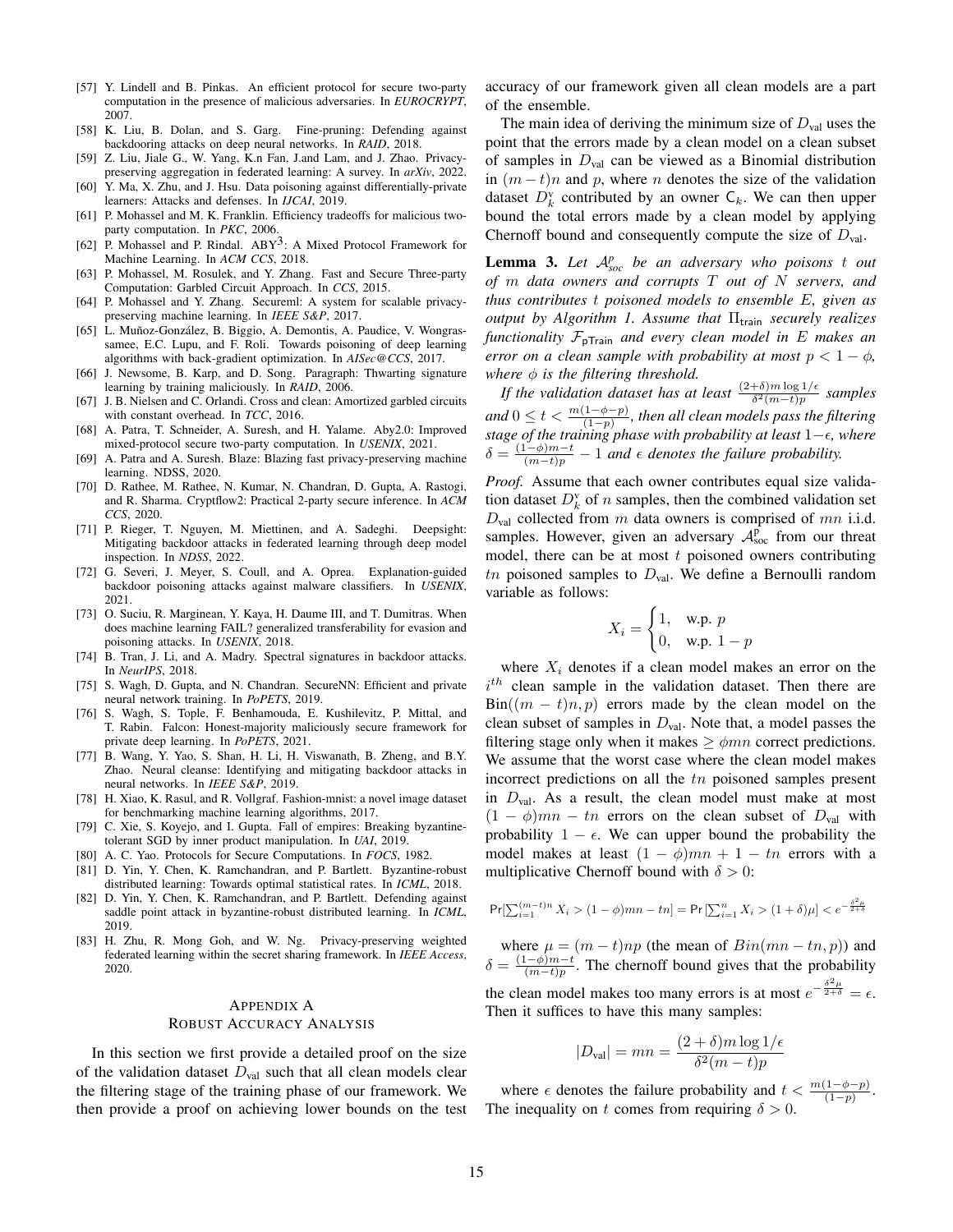## <span id="page-15-0"></span>APPENDIX B SECURITY PROOFS

We use a similar strategy as above to compute the lower bound on the test accuracy. On a high level, the proof follows by viewing the combined errors made by the clean models as a Binomial distribution  $Bin(m-t, p)$ . We can then upper bound the total errors made by all the models in the ensemble by applying Chernoff bounds and consequentially lower bound the ensemble accuracy.

<span id="page-15-1"></span>Theorem 4. *Assume that the conditions in Lemma [3](#page-4-2) hold against adversary*  $A^{p}_{soc}$  *poisoning at most*  $t < \frac{m}{2} \frac{1-2p}{1-p}$  *owners and that the errors made by the clean models are independent. Then* E *correctly classifies new samples with probability at least*  $p_c = (1 - \epsilon) \left(1 - e^{-\frac{\delta'^2 \mu'}{2 + \delta'}}\right)$ , where  $\mu' = (m - t)p$  and  $\delta' = \frac{m-2t}{2\mu'} - 1.$ 

*Proof.* Lemma [3](#page-4-2) shows that, with probability  $> 1 - \epsilon$ , no clean models will be filtered during ensemble filtering. Given all clean models pass the filtering stage, we consider the worst case where even the t poisoned models bypass filtering. Now, given a new test sample,  $m-t$  clean models have uncorrelated errors each with probability at most  $p$ , the error made by each clean model can be viewed as a Bernoulli random variable with probability  $p$  and so the total errors made by clean models follow a binomial  $X \sim Bin(m-t, p)$ . We assume that a new sample will be misclassified by all  $t$  of the poisoned models. Then the ensemble as a whole makes an error if  $t+Bin(m$  $t, p) > m/2$ . We can then bound the probability this occurs by applying Chernoff bound as follows:

$$
\Pr\left[X+t\geq \frac{m}{2}\right]=\Pr\left[X\geq (1+\delta')\mu'\right]\leq e^{-\frac{\delta'^2\mu'}{2+\delta'}},
$$

where  $\mu' = (m-t)p$  is the mean of X and  $\delta' = \frac{m-2t}{2\mu'} - 1 > 0$ . Then the probability of making a correct prediction can be lower bounded by:

$$
\Pr\left[X < \frac{m}{2} - t\right] > 1 - e^{-\frac{\delta'^2 \mu'}{2 + \delta'}},
$$

given the number of poisoned models

$$
t < \frac{m(1-2p)}{2(1-p)}.
$$

The inequality on t comes from the constraint  $\delta' > 0$  for the Chernoff bound to hold. Note that, the above bound holds only when all the clean models pass the filtering stage, which occurs with probability at least  $1 - \epsilon$  by Lemma [3.](#page-4-2) Then the bound on the probability of making a correct prediction by the ensemble can be written as:

$$
\Pr\left[X < \frac{m}{2} - t\right] > (1 - \epsilon) \left(1 - e^{-\frac{\delta'^2 \mu'}{2 + \delta'}}\right)
$$

We prove that protocol  $\Pi_{\text{train}}$  is secure against an adversary of type  $A_{\text{soc}}^p$ . Towards this, we first argue that protocol  $\Pi_{\text{train}}$ securely realizes the standard ideal-world functionality  $\mathcal{F}_{\text{pTrain}}$ . We use simulation based security to prove our claim. Next, we argue that the ensemble E trained using  $\Pi_{\text{train}}$  protocol provides poisoning robustness against  $A_{\text{soc}}^{\text{p}}$ .

<span id="page-15-2"></span>**Theorem 2.** *Protocol*  $\Pi$ <sub>train</sub> *is secure against adversary*  $A_{soc}^p$ *who poisons* t *out of* m *data owners and corrupts* T *out of* N *servers.*

*Proof.* Let  $A_{\text{soc}}^{\text{p}}$  be a real-world adversary that semi-honestly corrupts  $T$  out of  $N$  servers at the beginning of the protocol  $\Pi_{\text{train}}$ . We now present the steps of the ideal-world adversary (simulator)  $S_f$  for  $A_{\text{soc}}^p$ . Note that, in the semi-honest setting  $S_f$  already posses the input of  $A_{\text{soc}}^p$  and the final output shares of b<sup>val</sup>.  $S_f$  acts on behalf of  $N - T$  honest servers, sets their shares as random values in  $\mathbb{Z}_{2^{\ell}}$  and simulates each step of  $\Pi_{\text{train}}$  protocol to the corrupt servers as follows:

- No simulation is required to construct  $\lbrack \cdot \rbrack$ -shares of ensemble  $E$  and validation dataset  $D_{val}$  as it happens locally.
- $S_f$  simulates messages on behalf of honest servers as a part of the protocol steps of  $\Pi_{\text{zvec}}$  with public value m as the input and eventually sends and receives appropriate  $\llbracket \cdot \rrbracket$ -shares of  $\mathbf{b}^{\text{val}}$  to and from  $\mathcal{A}_{\text{soc}}^{\text{p}}$ .
- For  $k \in [1, m]$ :
	- $S_f$  simulates messages on behalf of honest servers, as a part of the protocol steps of  $\Pi_{\mathcal{M} \text{pred}}$ , with inputs to the protocol as  $\llbracket \cdot \rrbracket$ -shares of  $\mathcal{M}_k$  and  $D_{val}$  and eventually sends and receives appropriate  $\lbrack \cdot \rbrack$ -shares of PREDS<sub>k</sub> to and from  $A_{\text{soc}}^p$ .
	- $S_f$  simulates messages on behalf of honest servers, as a part of the protocol steps of  $\Pi_{\text{acc}}$ , with inputs to the protocol as  $\llbracket \cdot \rrbracket$ -shares of PREDS<sub>k</sub> and  $\mathbf{y}_{D_{val}}$  and eventually sends and receives appropriate  $\lbrack \cdot \rbrack$ -shares of AccVal<sub>k</sub> to and from  $A_{\text{soc}}^{\text{p}}$ .
	- No simulation is required for subtraction with threshold  $\phi$  as it happens locally.
	- $S_f$  simulates messages on behalf of honest servers, as a part of the protocol steps of  $\Pi_{\text{comp}}$ , with inputs to the protocols as [ $\cdot$ ]-shares of AccVal –  $\phi$  and at the end  $S_f$  instead sends the original shares of  $b_k^{\text{val}}$  as shares of b' associated to  $\mathcal{A}_{\text{soc}}^{\text{p}}$ .

- No simulation is required to assign  $[\mathbf{b}_{k}^{\text{val}}] = [\![b']\!]$ .

The proof now simply follows from the fact that simulated view and real-world view of the adversary are computationally indistinguishable and concludes that  $\Pi_{\text{train}}$  securely realizes functionality  $\mathcal{F}_{\text{pTrain}}$ .

Now given the output of  $\Pi$ <sub>train</sub> protocol is an ensemble E, we showed in the proof of Theorem [III-D](#page-4-1) that  $E$  correctly classifies a sample with probability at least  $p_c$ . As a result the

 $\Box$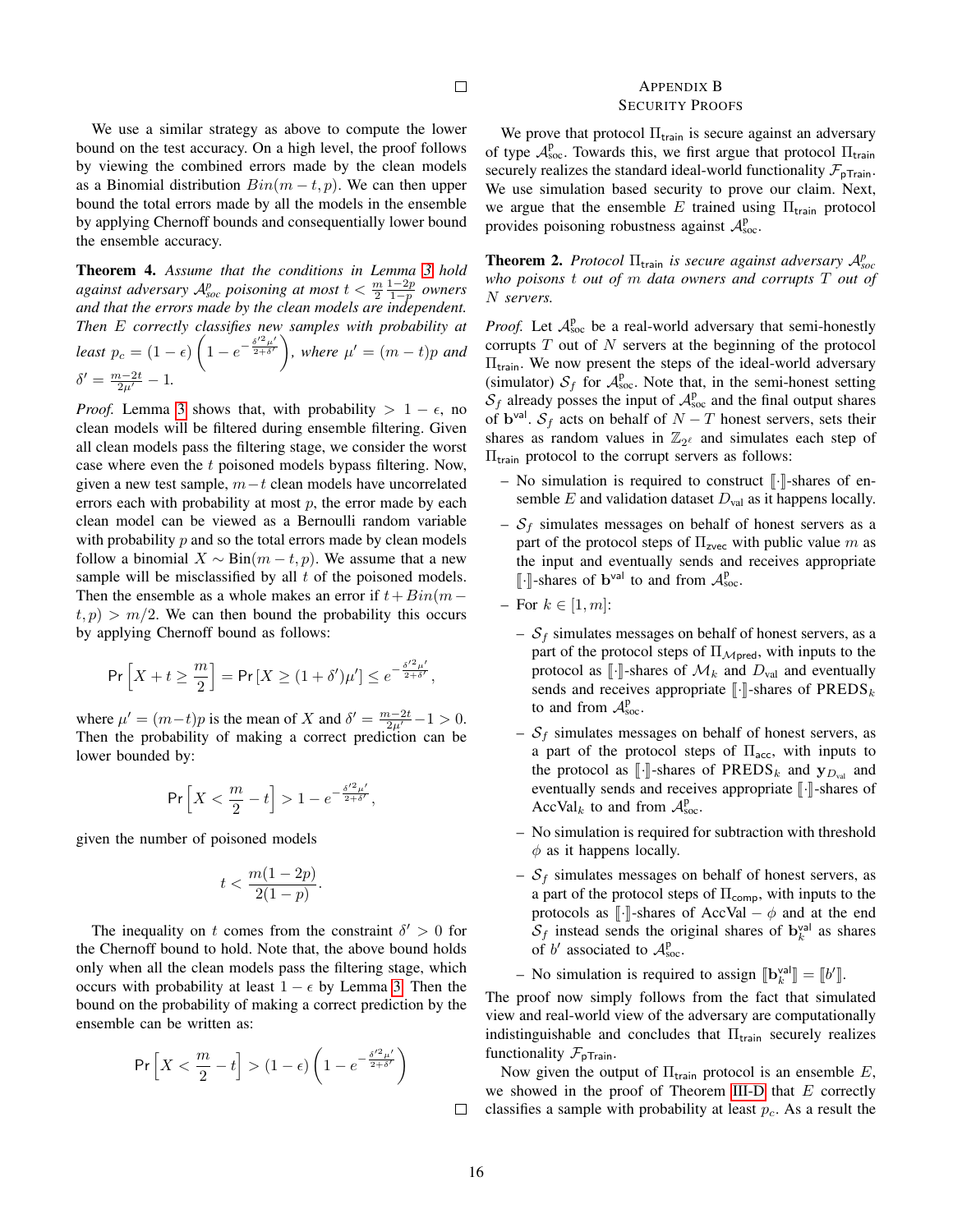underlying trained model also provides poisoning robustness against  $\mathcal{A}_{\text{soc}}^{\bar{p}}$ .

 $\Box$ 

We use a similar argument to show protocol  $\Pi_{\text{pred}}$  is secure against adversary  $A_{\text{soc}}^{\text{p}}$ .

<span id="page-16-0"></span>**Theorem 6.** *Protocol*  $\Pi_{\text{pred}}$  *is secure against adversary*  $\mathcal{A}_{\text{soc}}^p$ *who poisons* t *out of* m *data owners and corrupts* T *out of* N *servers.*

*Proof.* Let  $A_{\text{soc}}^p$  be a real-world adversary that poisons t out of  $m$  owners and semi-honestly corrupts  $T$  out of  $N$  servers at the beginning of  $\Pi_{\text{pred}}$  protocol. We present steps of the ideal-world adversary (simulator)  $S_f$  for  $\mathcal{A}^p_{\text{soc}}$ .  $S_f$  on behalf of the honest servers, sets their shares as random values in  $\mathbb{Z}_{2^{\ell}}$  and simulates each step of  $\Pi_{\text{pred}}$  protocol to the corrupt servers as follows:

–  $S_f$  simulates messages on behalf of honest servers as a part of the protocol steps of  $\Pi_{\text{zvec}}$  with public value L as the input and eventually sends and receives appropriate  $\llbracket \cdot \rrbracket$ -shares of z to and from  $\mathcal{A}^{\text{p}}_{\text{soc}}$ .

 $-$  For  $k \in [1, m']$ :

- $S_f$  simulates messages on behalf of honest servers, as a part of the protocol steps of  $\Pi_{\mathcal{M} \text{pred}}$ , which takes input as  $\lbrack \cdot \rbrack$ -shares of  $\mathcal{M}_k$  and **x**.  $\mathcal{S}_f$  eventually sends and receives appropriate  $\lbrack \cdot \rbrack$ -shares of Preds to and from  $A_{\text{soc}}^{\text{p}}$ .
- For every multiplication of  $[\mathbf{b}_{k}^{\text{val}}]$  with respect to each element in **Proces**  $S_{k}$  simulates messages on behalf of element in Preds,  $S_f$  simulates messages on behalf of honest servers, as a part of the protocol steps of  $\Pi_{\mathsf{mult}}$ , which takes input as  $\llbracket \cdot \rrbracket$ -shares of  $\textbf{Preds}_j$  and  $\mathbf{b}_k^{\text{val}}$ .  $\mathcal{S}_f$ <br>eventually sands and receives appropriate  $\llbracket \cdot \rrbracket$  shares of eventually sends and receives appropriate  $\lbrack \cdot \rbrack$ -shares of  $\mathbf{b}_k^{\text{val}} \times \mathbf{Preds}_j$  to and from  $\mathcal{A}_{\text{soc}}^{\hat{p}}$ .
- No simulation is required to update  $\llbracket z \rrbracket$  as addition happens locally.
- $S_f$  simulates messages on behalf of honest servers, as a part of the protocol steps of  $\Pi_{\text{amx}}$ , which takes input as  $\lceil \cdot \rceil$ -shares of z. At the end  $S_f$  instead forwards the original  $[\![\cdot]\!]$ -shares of OP associated to  $\mathcal{A}_{\text{soc}}^{\text{p}}$

The proof now simply follows from the fact that simulated view and real-world view of the adversary are computationally indistinguishable. Poisoning robustness argument follows from the fact that the ensemble  $E$  used for prediction was trained using protocol  $\Pi_{\text{train}}$  which was shown to be secure against  $A_{\text{soc}}^{\text{p}}$  in Theorem [2.](#page-4-3)  $\Box$ 

This concludes the security proofs of our training and prediction protocols.

# <span id="page-16-2"></span>APPENDIX C

#### ADDITIONAL ALGORITHMS

## *A. SafeNet Prediction phase in Transfer Learning Setting*

In this section we provide a modified version of SafeNet's Prediction algorithm in the transfer learning setting, to improve the running time and communication complexity of SafeNet. Algorithm 3 provides the details of SafeNet's prediction phase below.

Algorithm 3 SafeNet Prediction Algorithm in Transfer Learning Setting

Input: Secret-shares of backbone model  $M_B$ , ensemble of m fine-tuned models  $E = \{M_1, \ldots, M_m\}$ , vector  $\mathbf{b}^{\text{val}}$  and client query x.

// MPC computation in secret-shared format

– Construct vector  $z$  of all zeros of size  $L$ , where  $L$  denotes the number of distinct class labels.

– Run forward pass on  $\mathcal{M}_B$  with input x till its penultimate layer. Let p denote the output vector of the penultimate layer.

- For  $k \in [1, m]$ :
- Run forward pass on final layer of  $\mathcal{M}_k$  with input as p. Let the output of the computation be Preds, which is one-hot encoding of the predicted label.
- Multiply  $\mathbf{b}_k^{\text{val}}$  to each element of **Preds**.
- Add  $z = z + Preds$ .

– Run argmax with input as z and obtain OP as the output. return OP

## *B. SafeNet Training with Computationally Restricted Owners*

In this section we provide a modified version of SafeNet's Training Algorithm, to accommodate when a subset of data owners are computationally restricted, i.e., they can not train their models locally. Algorithm 4 provides the details of SafeNet's training steps below.

# <span id="page-16-1"></span>APPENDIX D ADDITIONAL EXPERIMENTS

Logistic Regresssion, Multiclass Classification. We use the same strategies for the Backdoor and Targeted attacks on the MNIST dataset. For BadNets, we select the initial class  $y_s = 4$ and the target label  $y_t = 9$ , and use the same  $y_t = 9$  for the targeted attack. Table [III](#page-17-0) provides a detailed analysis of the training time, communication, test accuracy, and success rate for both frameworks, in presence of a single poisoned owner. The worst-case adversarial success for SafeNet is in Figure [11.](#page-17-1) The slow rise in the success rate of the adversary across multiple attacks shows the robust accuracy property of our framework translates smoothly for the case of a multi-class classification problem.

Experiments on Adult Dataset. We report results for backdoor and targeted attacks on a single layer deep neural network (with 10 hidden nodes) trained on the Adult dataset. We use a similar attack strategy as used for logistic regression model in Section [IV-D.](#page-7-2) We observe that no instance is present with true label  $y = 1$  for feature capital-loss = 1. Consequently, we choose a set of  $k = 100$  target samples  $\{x_i^t\}_{i=1}^k$  with true label  $y_s = 0$ , and create backdoored samples  $\{Pert(x_i^t), y_t =$  $1\}_{i=1}^{k}$ , where  $Pert(\cdot)$  function sets the capital-loss feature in  $x_t$  to 1. For the targeted attack, we only use TGT-Top because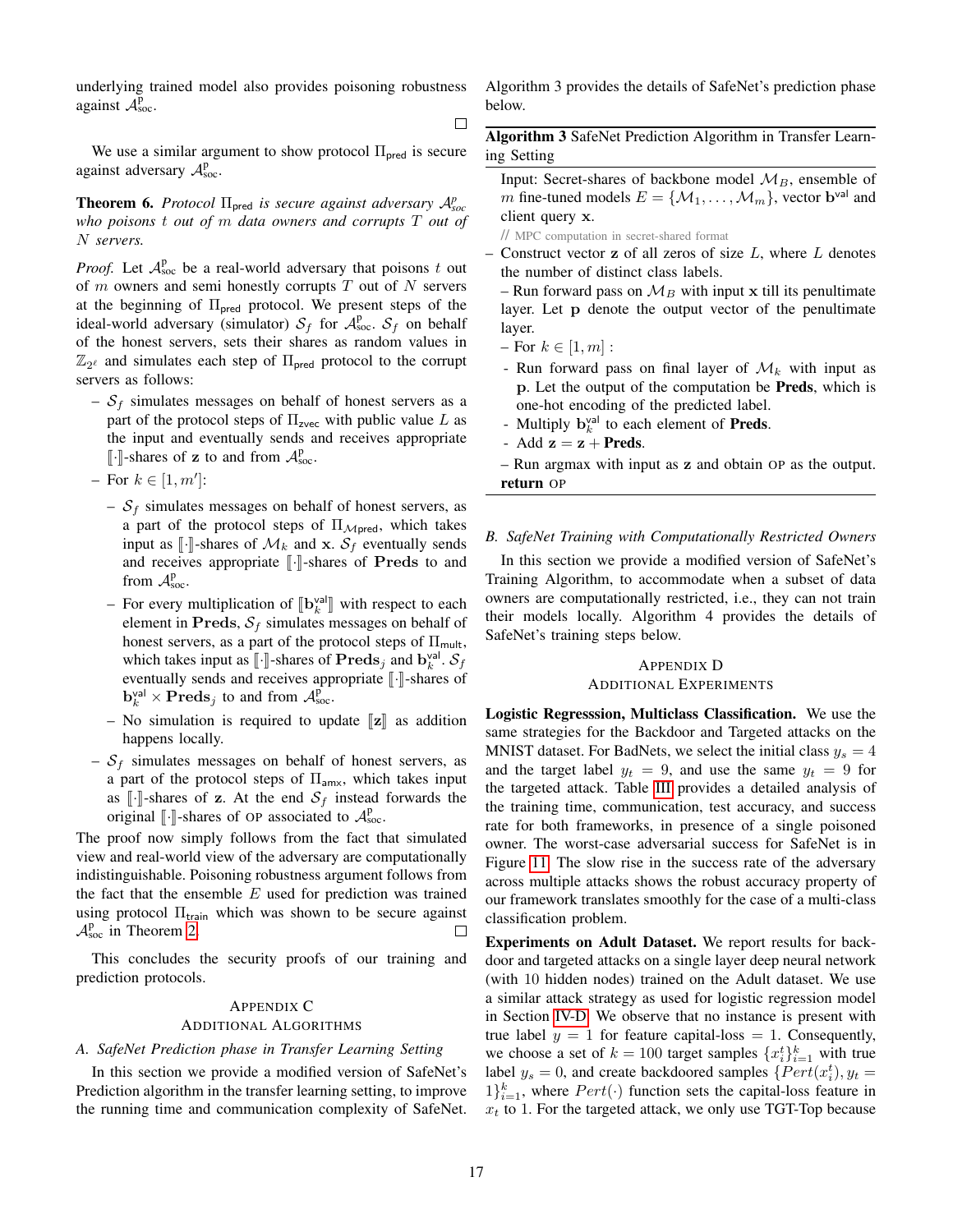<span id="page-17-0"></span>TABLE III: Training time (in seconds) and Communication (in GB) over a LAN network for traditional PPML and SafeNet framework training a multiclass logistic regression on MNIST. n denotes the number of epochs in the PPML framework. The time and communication reported for SafeNet is for end-to-end execution. Test Accuracy and Success Rate are given for a single poisoned owner.

| <b>MPC</b> | Setting     | Framework              | Training Time (s)          | Communication (GB)        | Backdoor Attack      |               | Targeted Attack      |                  |                   |
|------------|-------------|------------------------|----------------------------|---------------------------|----------------------|---------------|----------------------|------------------|-------------------|
|            |             |                        |                            |                           | <b>Test Accuracy</b> | Success Rate  | <b>Test Accuracy</b> | Success Rate-Top | Success Rate-Foot |
| 3PC [4]    | Semi-Honest | <b>PPML</b><br>SafeNet | $n \times 243.55$<br>10.03 | $n\times$ 55.68<br>2.05   | 89.14%<br>88.68%     | $100\%$<br>4% | 87.34%<br>88.65%     | 83%<br>$1\%$     | 90%<br>$10\%$     |
| 4PC [26]   | Malicious   | <b>PPML</b><br>SafeNet | $n\times$ 588.42<br>23.39  | $n \times 105.85$<br>3.78 | 89.14%<br>$88.65\%$  | $100\%$<br>4% | 87.22%<br>88.65%     | 83%<br>1%        | $90\%$<br>10%     |

# Algorithm 4 SafeNet Training Algorithm with Computationally Restricted Owners

Input: m total data owners of which  $m_r$  subset of owners are computationally restricted, each owner  $C_k$ 's dataset  $D_k$ .

// Computationally Restricted Owner's local computation in plaintext

- For  $k \in [1, m_r]$ :
- Separate out  $D_k^{\text{v}}$  from  $D_k$ .
- Secret-share cross-validation dataset  $D_k^{\text{v}}$  and training dataset  $D_k \setminus D_k^{\mathbf{v}}$  to servers.

// Computationally Unrestricted Owner's local computation in plaintext

- $-$  For  $k \in [m_{r+1}, m]$ :
- Separate out  $D_k^{\mathsf{v}}$  from  $D_k$ . Train  $\mathcal{M}_k$  on  $D_k \setminus D_k^{\mathsf{v}}$ .
- Secret-share  $D_k^{\text{v}}$  and  $\mathcal{M}_k$  to servers.
- // MPC computation in secret-shared format
- 1. For  $k \in [1, m_r]$ : // Train local models for restricted owners
- Train  $\mathcal{M}_k$  on  $D_k \setminus D_k^{\mathrm{v}}$ .
- 2. Construct a common validation dataset  $D_{val} = \bigcup_{i=1}^{m} D_i^{\nu}$
- and collect ensemble of models  $E = \{M_i\}_{i=1}^m$
- 3. Initialize a vector  $\mathbf{b}^{\text{val}}$  of zeros and of size m.
- 4. For  $k \in [1, m]$  : // Ensemble Filtering
- AccVal<sub>k</sub> =  $Accuracy(M_k, D_{val})$  // Compute validation accuracy of  $\mathcal{M}_k$  over  $D_{\text{val}}$ .
- If  $AccVal_k > \phi$ : // Compare against threshold
- **Set**  $\mathbf{b}_{k}^{\text{val}} = 1$  // Set  $k^{th}$  position in  $\mathbf{b}^{\text{val}}$  to 1

**return**  $E$  and  $\mathbf{b}^{\text{val}}$ 

<span id="page-17-1"></span>Fig. 11: Worst-case adversarial success of multi-class logistic regression on MNIST in the SafeNet framework for backdoor and targeted attacks. The adversary can change the set of  $c$  poisoned owners per sample. SafeNet achieves certified robustness up to 9 poisoned owners out of 20 against backdoor and TGT-TOP attacks. The TGT-Foot attack targeting low-confidence samples has slightly higher success, as expected.



more than 50 out of 100 samples for TGT-Foot are mis-

classified before poisoning. Table [IV](#page-17-2) provides the training time and communication complexity of both PPML and SafeNet frameworks. Figure [13](#page-18-1) (a) and (b) provide the success rates in both frameworks and show the resilience of SafeNet against backdoor and targeted attacks.

<span id="page-17-2"></span>TABLE IV: Training Time (in seconds) and Communication (in GB) for training a single layer neural network model on the Adult dataset. n denotes the number of epochs required for training the the neural network in the PPML framework. The values reported for SafeNet are for its total execution.

| <b>MPC</b> | Setting         | Framework              | Training Time (s)           | Communication (GB)        |
|------------|-----------------|------------------------|-----------------------------|---------------------------|
| 3PC        | Semi-Honest [4] | <b>PPML</b><br>SafeNet | $n \times 8.72$<br>5.79     | $n \times 0.87$<br>1.32   |
|            | Malicious [26]  | PPML.<br>SafeNet       | $n \times 223.15$<br>179.58 | $n \times 16.49$<br>19.29 |
| 4PC        | Malicious [26]  | PPML.<br>SafeNet       | $n \times 18.54$<br>14.67   | $n \times 1.69$<br>2.53   |

Experiments on Fashion Dataset. We present results on one and two layer deep neural networks trained on the Fashion dataset. We perform the same set of backdoor and targeted attacks as described in Section [IV.](#page-7-0) Table [V](#page-18-2) provides detailed analysis of the training time, communication, test accuracy, and success rate for traditional PPML and SafeNet frameworks. We observe similar improvements, where for instance in the 4PC setting, SafeNet has  $42\times$  and  $43\times$  improvement in training time and communication complexity over the PPML framework, for  $n = 10$  epochs for a two hidden layer neural network. Figure [12](#page-17-3) shows the worst-case attack success in SafeNet (where the attacker can choose the subset of corrupted owners per sample) and the results are similar to Figure [8.](#page-9-1)

<span id="page-17-3"></span>Fig. 12: Worst-case adversarial success of one and two layer Neural Networks on FASHION dataset in SafeNet framework for varying poisoned owners.

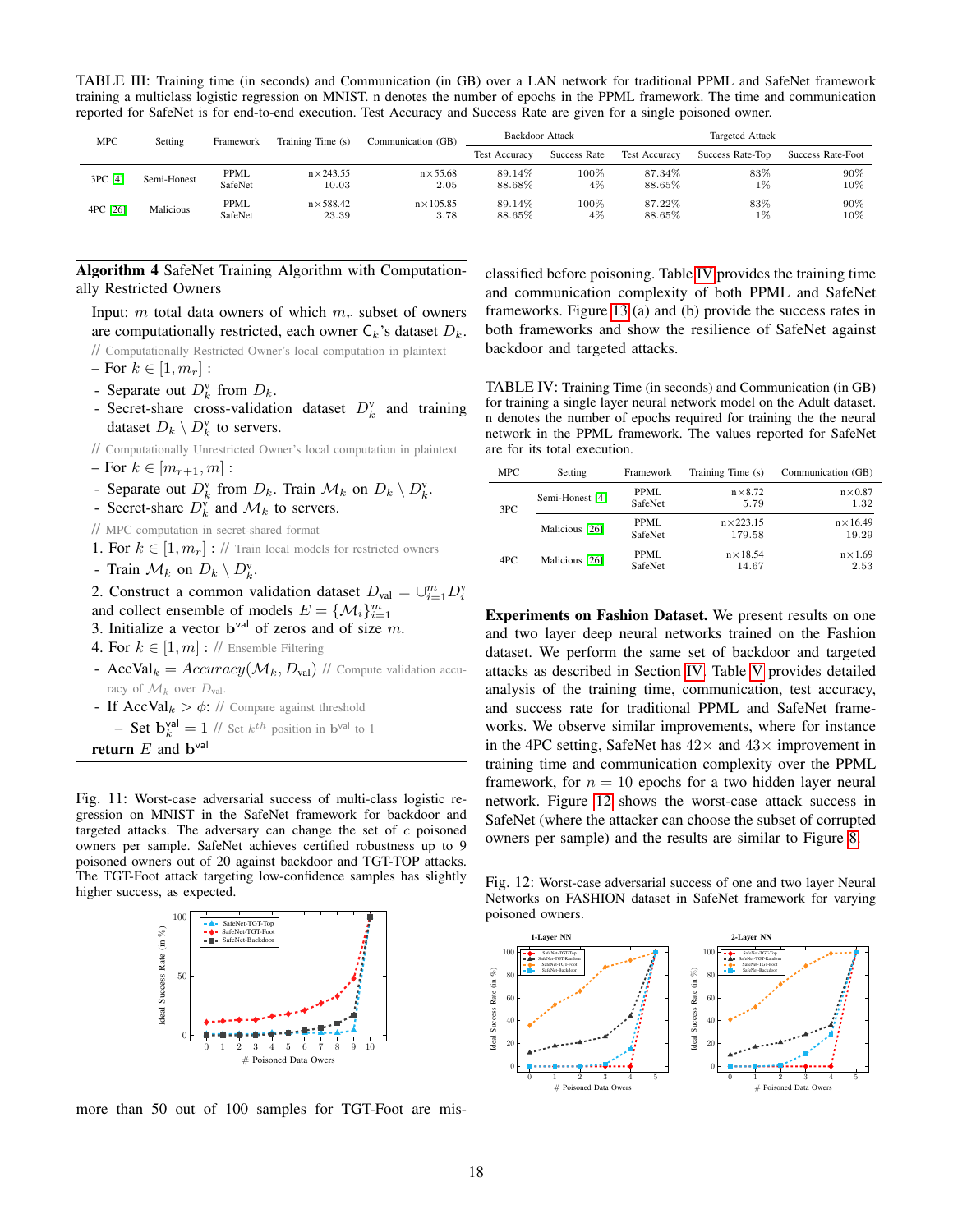<span id="page-18-1"></span>Fig. 13: Attack Success Rate and a Neural Network in PPML and SafeNet frameworks, trained over Adult dataset, for varying corrupt owners launching Backdoor (a) and Targeted (b) attacks. Plot (c) gives the worst-case adversarial success of SafeNet when a different set of poisoned owners is allowed per sample.



<span id="page-18-2"></span>TABLE V: Training Time (in seconds) and Communication (in GB) of PPML and SafeNet frameworks for one and two layer neural network on the Fashion dataset. n denotes the number of epochs in the PPML framework. The time and communication reported for SafeNet framework is for end-to-end execution. Test Accuracy and Success Rate is given for the case when a single owner is corrupt.

| <b>MPC</b> | Setting     | No. Hidden Layers | Framework       | Training Time (s)            | Communication (GB)         | <b>Backdoor Attack</b> |               | <b>Targeted Attack</b> |                  |                   |
|------------|-------------|-------------------|-----------------|------------------------------|----------------------------|------------------------|---------------|------------------------|------------------|-------------------|
|            |             |                   |                 |                              |                            | <b>Test Accuracy</b>   | Success Rate  | <b>Test Accuracy</b>   | Success Rate-Top | Success Rate-Foot |
| 3PC [4]    |             |                   | PPML<br>SafeNet | $n \times 382.34$<br>65.71   | $n \times 96.37$<br>14.58  | 83.94%<br>84.54%       | 100%<br>0%    | 81.85%<br>84.37%       | 100%<br>$0\%$    | 100%<br>38%       |
|            | Semi-Honest |                   | PPML<br>SafeNet | $n\times 474.66$<br>108.12   | $n \times 125.58$<br>27.98 | 84.35%<br>84.93%       | 100%<br>0%    | 83.39%<br>84.93%       | 100%<br>$0\%$    | 100%<br>46%       |
| 4PC [26]   | Malicious   |                   | PPML<br>SafeNet | $n\times 869.12$<br>152.68   | $n \times 174.12$<br>26.89 | 83.71%<br>84.48%       | 100%<br>0%    | 81.94%<br>84.42%       | 100%<br>$0\%$    | 100%<br>38%       |
|            |             |                   | PPML<br>SafeNet | $n \times 1099.06$<br>258.72 | $n \times 227.23$<br>51.66 | 84.35%<br>84.86%       | 100%<br>$0\%$ | 83.26%<br>84.93%       | 100%<br>$0\%$    | 100%<br>46%       |

# <span id="page-18-0"></span>APPENDIX E DATASETS

Table [VI](#page-19-0) provides the details of the datasets and the corresponding models used for training both frameworks.